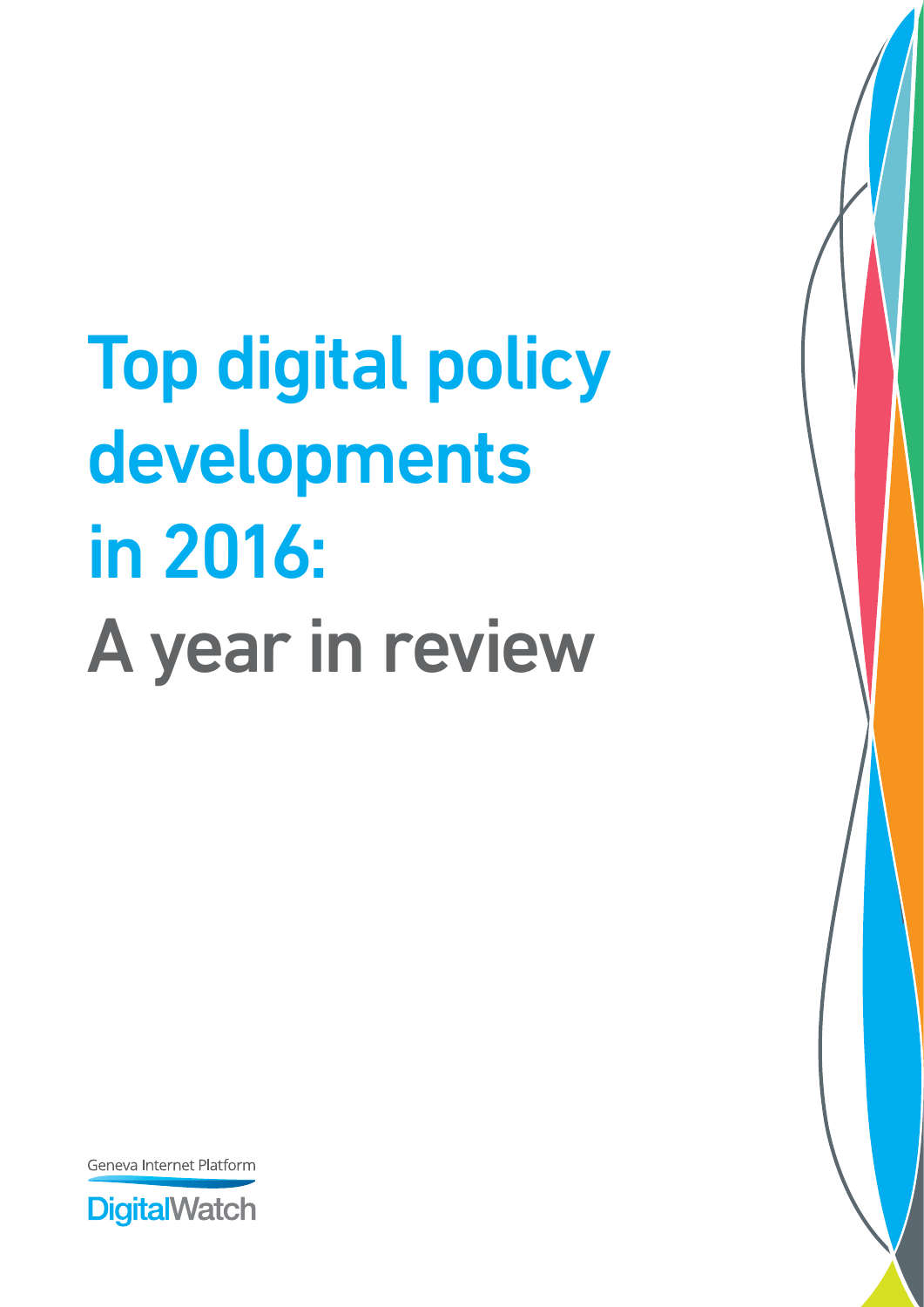### **Overview**

The start of 2017 presents an excellent opportunity to look back and reflect on last year. The digital policy year in 2016 was marked by several important developments, including the adoption of the Privacy Shield, the successful IANA stewardship transition process, the US Presidential election, and a handful of new bilateral cybersecurity agreements. The role of the Internet and ICTs in attaining the sustainable development goals (SDGs) was a recurrent theme.

The interplay between security and privacy was in sharp focus during the Apple/FBI case, which unfolded in the first few months of the year. Although the case was settled before the courts had the opportunity to consider and rule on the issue, the main dilemmas remained unresolved and are likely to resurface.

Other updates demonstrated the vulnerabilities of certain systems, and how security needs to be prioritised in the coming months. As new technologies are tried, tested, and developed, cybercriminals continue to take advantage of weaknesses, exploiting them for their own financial gain.

In 2016, courts played a growing role in shaping digital policy globally. A significant number of court judgments left their mark on various issues. Others served to extend the jurisdiction arm to rule over cases with broad cross-border elements.

This document sums up the top 20 digital policy developments for 2016. The overview is based on digital policy developments which expert curators from the Geneva Internet Platform (GIP) followed every month. Throughout the year, the curators looked at hundreds of developments, reporting on them in a neutral way for the *GIP Digital Watch* observatory and monthly newsletters, and analysing them during the GIP's regular Internet governance discussions and other digital policy events.

Our reflections will continue throughout January 2017 with further analysis on our blog roll $\Box$  and observatory,  $\Box$  culminating on 31 January with our first GIP briefing of the year.<sup>1</sup> We invite you to join us in the process.

*Comments are welcome. Get in touch via [gip@diplomacy.edu](http://gip@diplomacy.edu)*

|                                                                                               | Page           |
|-----------------------------------------------------------------------------------------------|----------------|
| Overview                                                                                      | $\overline{2}$ |
| #1 Cyberpeace: between Cold War and détente                                                   | 3              |
| $#2$ Apple/FBI case brings privacy, security, encryption, and surveillance into sharper focus | 4              |
| #3 Tech companies enhance encryption for users                                                | 5              |
| $#4$ Initiatives and measures are introduced to combat violent extremism online               | 6              |
| #5 Cybercrime increasingly exploits vulnerabilities                                           | 7              |
| #6 DDoS attacks bring IoT security into focus                                                 | 8              |
| #7 Artificial intelligence brings new applications and growing concerns                       | 9              |
| #8 SDGs and Internet access permeate digital policy discussions                               | 10             |
| #9 Debates on data governance increase after a series of data breaches                        | 11             |
| #10 Privacy Shield framework replaces Safe Harbour agreement                                  | 12             |
| $#11$ Courts rule on privacy, data protection, and data retention                             | 13             |
| #12 Fragmentation and restrictions to Internet services continue                              | 14             |
| #13 New guidelines on net neutrality emerge alongside fresh debates on zero-rating            | 15             |
| #14 Digital revolution fosters economic growth                                                | 16             |
| #15 Guidelines and rulings further shape the sharing economy                                  | 17             |
| #16 Companies hit by tax bills and investigations                                             | 18             |
| #17 Court cases tackle intellectual property rights                                           | 19             |
| #18 Fake news and filter bubbles make the headlines                                           | 20             |
| #19 Microsoft case delineates extent of jurisdiction                                          | 21             |
| #20 IANA stewardship transition is completed; accountability reform continues                 | 22             |
| The IG Barometer of Trends                                                                    | 23             |
| The observatory in numbers                                                                    | 24             |

Published on 10 January 2017 by the Geneva Internet Platform and DiploFoundation. Download the digital version from [dig.watch/2016](http://dig.watch/2016)

The digital version contains links to additional resources. Click on the resource icon  $\Box$  to access more details. Click on the observatory icon  $\Theta$  to learn more about each issue.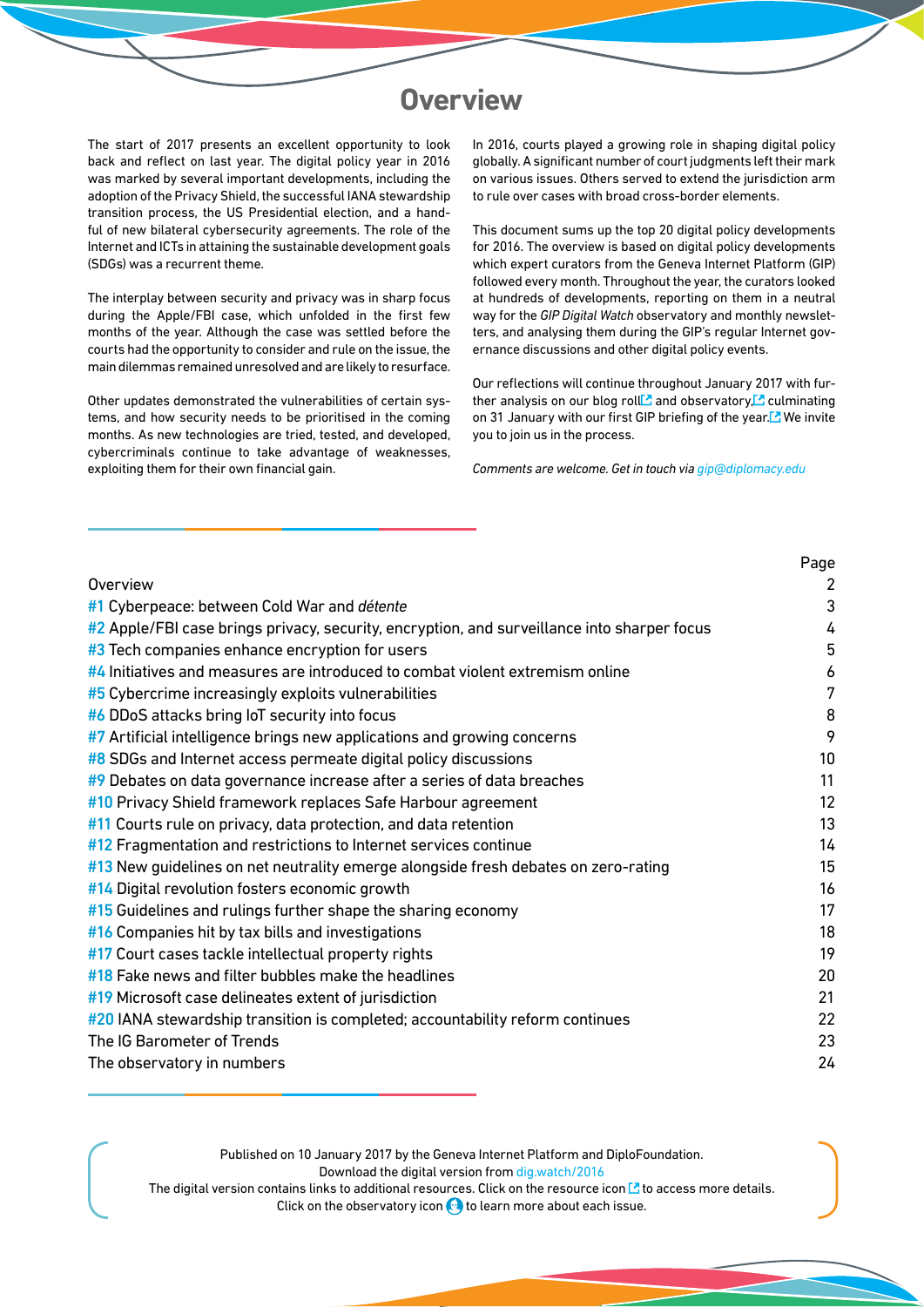### <span id="page-2-0"></span>**#1 Cyberpeace: between Cold War and** *détente*

### The facts

The end of 2016 was marked by cyber tension between the USA and Russia. The US intelligence community accused Russia of using cyber to interfere with the US elections. $\Box$  and on 29 December, the US President ordered a number of actions in response, sanctioning Russian intelligence officials, expelling 35 Russian diplomats, and shutting down 2 Russian facilities in the USA.<sup><sup>1</sup> It remains to be seen if the growing tension will lead</sup> towards a cyber-Cold War or a *détente.*

The US‑Russian tension is the latest and most visible aspect of the securitisation of cyberspace. More countries are considering cyber as a vital part of national security. Countries are developing their cyber capabilities and strategies. In June, NATO declared cyberspace as an operational domain[.](https://ccdcoe.org/nato-recognises-cyberspace-domain-operations-warsaw-summit.html)<sup>[2]</sup>

Since most conflicts have a cyber dimension, the decision was aimed at enabling NATO to better coordinate efforts during potential cyberattacks, and to develop capabilities to protect member countries' cyber network[s.](http://www.nato.int/cps/en/natohq/opinions_132349.htm?selectedLocale=en)<sup>[2]</sup>

The year 2016 also saw many attempts to develop international cooperation in cybersecurity matters. The Organization for Security and Co-operation in Europe (OSCE) adopted the second set of cyber confidence-building measures (CBMs), $\square$  while countries concluded at least 20 new bilateral agreements on cybersecurity.

The fifth UN Group of Governmental Experts on Developments in the Field of Information and Telecommunications in the Context of International Security (GGE) convened with the aim of continuing discussions on enhancing cooperation in the cybersecurity fiel[d.](http://digitalwatch.giplatform.org/processes/ungge)<sup>1</sup>

### Why is this significant?

Cyber stability affects the critical infrastructure of societies worldwide. Countries have to find ways and means to protect cyberspace. Given their interdependence on cyberspace, the main efforts should be directed at reducing risks from beyond national territory, and developing norms that could regulate a potential cyber conflicts.

The UN GGE reiterated that international law applies to cyberspace. The next main challenge is to address how international law applies to cyberspace, given all its specificities. For example, how can states use the right to self‑defence, as prescribed in the UN Chapter, in the case of cyber conflicts? Another main question relates to whether and how can states can be held responsible for cyber attacks originating from computer facilities on their territories.

Insufficient norms and procedures to address conflicts could lead towards instability of cyberspace, which would have a considerable impact on the growth of the Internet and on economic developments.

# Cybersecurity Cybercrime Critical Cyberconflict infrastructure **Which issues are affected?**

#### **Other cyberspace‑related developments**

- 10 March. The OSCE's 57 participating states agree to expand the organisation's list of CBMs.<sup>7</sup> Among other measures, states will 'encourage responsible reporting of vulnerabilities affecting the security of and in the use of ICTs and share associated information', on a voluntary basis. The new measures build on the first round of CBMs adopted in 2013.
- 24 June. Microsoft publishes a white paper on cybersecurity norms for states and the global ICT industry. The paper proposes a set of offensive, defensive, and industry norms for both governments and the industr[y.](http://blogs.microsoft.com/on-the-issues/2016/06/23/cybersecurity-norms-nation-states-global-ict-industry/#sm.000019g56gimnd4xpbm1e8yqg8fs8)<sup>12</sup>
- 8 July. Through the Cyber Defence Pledge, NATO countries pledge to develop capabilities, allocate adequate resources, and reinforce multistakeholder interaction, as well as improve the understanding of threats, enhance skills and

awareness, foster cyber education, and expedite the implementation of cyber defence commitment[s.](http://www.nato.int/cps/en/natohq/official_texts_133177.htm?selectedLocale=en)<sup>[2]</sup>

- 29 August. The fifth UN GGEL's starts its work. Building on previous work, the group is expected to study existing and potential threats in the sphere of information security and possible cooperative measures to address them; how international law applies to the use of ICTs by states; and norms, rules and principles of responsible behaviour of states, CBMs, and capacity‑building.
- 6 September. G20 leaders stress the role of the digital economy for growth and development and the new industrial revolutio[n.](http://digitalwatch.giplatform.org/events/g20-leaders-summit) $\square$
- 16 October. Leaders of BRICS countries recognises the 'leading role of states' in ensuring the stability and security in the use of ICTs, and reaffirm that the Internet is a global resourc[e.](http://mea.gov.in/bilateral-documents.htm?dtl/27491/Goa_Declaration_at_8th_BRICS_Summit)<sup>[2]</sup>

#### **Resources**

Read more about the work of the UN GGE, its membership, and modus operandi, on our dedicated page on the *GIP Digital Watch* observator[y.](http://digitalwatch.giplatform.org/processes/ungge)<sup>[2]</sup>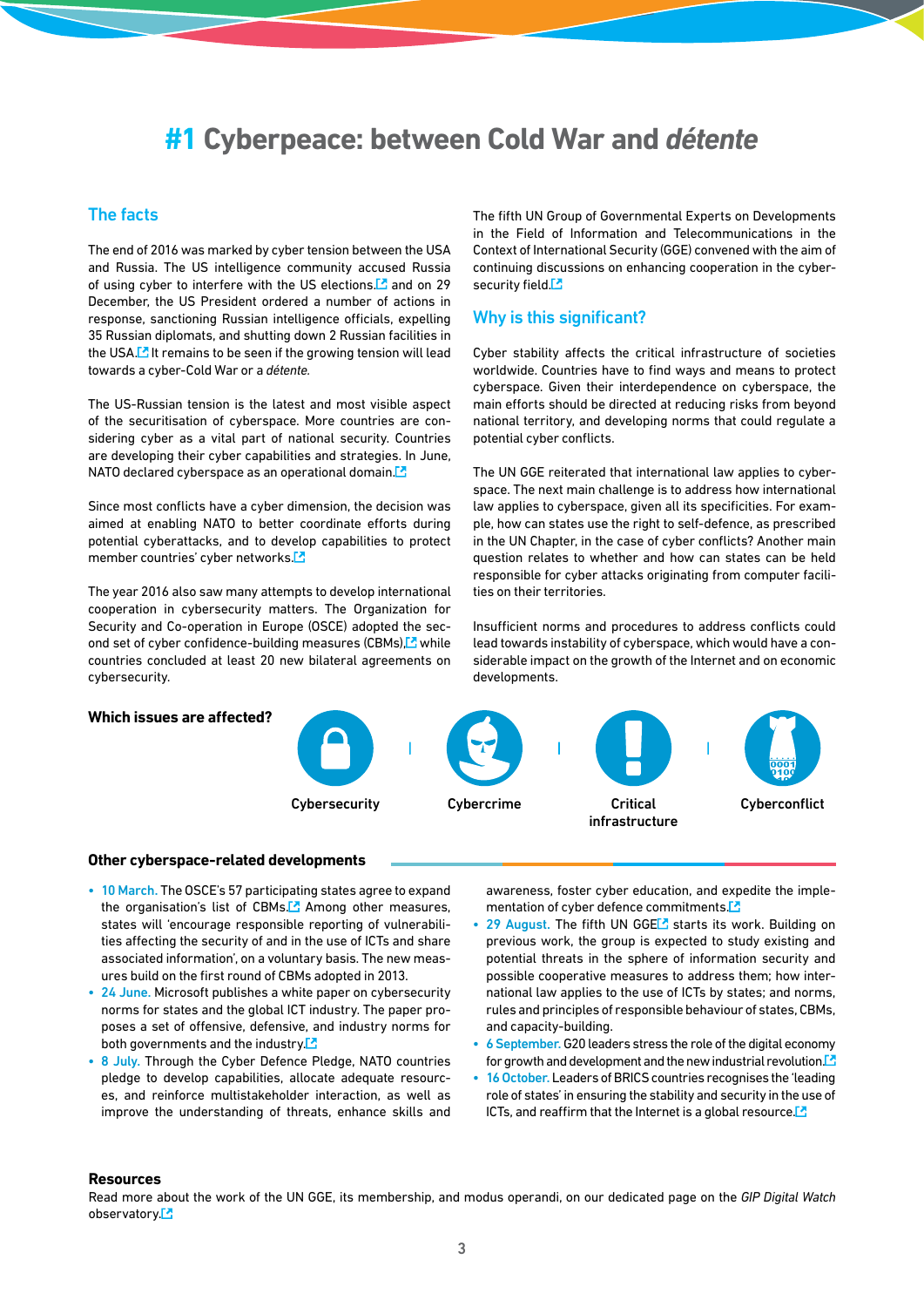## <span id="page-3-0"></span>**#2 Apple/FBI case brings privacy, security, encryption, and surveillance into sharper focus**

### The facts

On 17 February, a Californian court ordered Apple to assist the FBI with unlocking data from a cell phone belonging to one of the San Bernardino terrorists.<sup>7</sup> Apple was asked to provide software that would 'bypass or disable the auto-erase function', which would allow the agency to try to open the phone by submitting multiple passwords.

Apple objected to the court's request, and received significant support from other tech companies.  $\Box$  It argued that in helping the FBI, it would be weakening the phone's security, and endangering the privacy rights of millions of users. A day before the scheduled court hearing, the US government (USG) declared a third party had found a way to unlock the phone. Who the third party was, or how it managed to access the data, was never revealed, yet the case triggered heated debates on many unre‑ solved issues.

### Why is this significant?

The case brought the interplay between privacy and security into sharper focus. On the one hand, access to the data would have allowed the FBI to carry on its investigations into a case which took the lives of innocent people. On the other hand, facilitating access would have meant potentially weakening the phone's security and endangering the rights of millions of users – a risk which Apple strongly refused to take.

The main dilemma is whether digital policy can achieve a win-win solution (more security and more privacy), or a win-lose solution (either more security or more privacy).

The case also raised other questions related to the responsibilities of stakeholders. Should the private sector be obliged to weaken the encryption of its products, when governments so request? At which point are authorities considered to have crossed a red line in seeking assistance from the private sector?If users are left to their own devices to ensure their safety, how can less skilful users also be adequately protected?

While the case was resolved outside of the courts, the main issues are still as valid and as unresolved as they were in February 2016. The issues are likely to surface again, whether it is through new court cases which will push judges to rule, or through circumstances which will force governments and the Internet industry to push their cases further.



### **A timeline of developments**

- 17 February. A Californian court orders Apple to assist the FBI in unlocking an iPhone belonging to one of the San Bernardino terrorist[s.](https://assets.documentcloud.org/documents/2714001/SB-Shooter-Order-Compelling-Apple-Asst-iPhone.pdf)<sup>12</sup>
- 1 March. New York judge: The US Department of Justice (DoJ) cannot force Apple to provide acces[s.](http://www.zdnet.com/article/apple-scores-a-win-in-all-writs-act-fight-against-us-government/#ftag=RSSbaffb68)<sup>[2]</sup>
- 1 March. Apple testifies before Congress and argues that a system which can break encryption would weaken the security of every iPhon[e.](http://techcrunch.com/2016/02/29/apple-vs-fbi-read-apples-opening-statement-to-congress-tomorrow/?ncid=rss)<sup>[2</sup>]
- 4 March. Apple receives significant support from tech companies.<sup>1</sup> UN High Commissioner for Human Rights: Case 'could have extremely damaging implications for the human rights of many millions of people... $^{\prime}$
- 8 March. The US DoJ files a request to overturn the New York court rulin[g.](http://www.reuters.com/article/uk-apple-encryption-idUSKCN0W92HZ?feedType=RSS&feedName=internetNews) $\square$
- 10 March. The US DoJ states that the request is not an 'undue burden', as the order is limited to one specific cas[e.](https://www.scribd.com/doc/303741223/Government-s-reply-to-Apple-s-motion-to-vacate)<sup>[2]</sup>
- 16 March. Apple says the US Constitution forbids it to comply with the court order<sup>7</sup>
- 22 March. The USG declares it may have found a way to un-lock the phone without Apple's help[.](http://www.scribd.com/doc/305549490/Apple-vs-FBI-Motion-to-Vacate)  $\Box$
- 29 March. The USG drops its case against Apple, after obtain-ing the 'assistance of a third party['.](http://www.justice.gov/usao-cdca/pr/statement-united-states-attorney-eileen-m-decker-government-request-vacate-order) $\Box$
- 31 March. The American Civil Liberties Union identifies 63 court orders in which authorities requested companies to help unlock phone[s.](https://www.aclu.org/blog/speak-freely/map-shows-how-apple-fbi-fight-was-about-much-more-one-phone)<sup>[3]</sup>
- 8 April. In a different case, the USG tells a New York Court it still needs Apple's help to access data on an iPhone belonging to a drug deale[r.](http://uk.businessinsider.com/the-government-still-wants-apple-to-help-it-crack-an-iphone-in-new-york-2016-4) $\square$
- 13 April. The FBI is thought to have been aided by professional hackers to unlock the San Bernardino phon[e.](https://www.washingtonpost.com/world/national-security/fbi-paid-professional-hackers-one-time-fee-to-crack-san-bernardino-iphone/2016/04/12/5397814a-00de-11e6-9d36-33d198ea26c5_story.html)<sup>1</sup>
- 27 April. The FBI declares it cannot reveal how the phone was hacked, as it does not know how the tool work[s.](http://www.wsj.com/article_email/fbi-plans-to-keep-apple-iphone-hacking-method-secret-sources-say-1461694735-lMyQjAxMTE2MTI5NjcyMTYyWj)
- 15 September. A Cambridge University researcher shows how iPhone data could have been accesse[d.](https://arxiv.org/pdf/1609.04327v1.pdf)<sup>1</sup>
- 16 September. News organisations file a lawsuit against the FBI to reveal who the 'third party' wa[s.](https://www.documentcloud.org/documents/3109606-16-Cv-1850-Dkt-No-1-Complaint.html)  $\square$

#### **Resources**

Read Diplo's five-part *Socratic Dialogue* on the core concepts and underlying assumptions of the case, **P** played out by three fictitious characters: Privarius, Securium, and Commercias.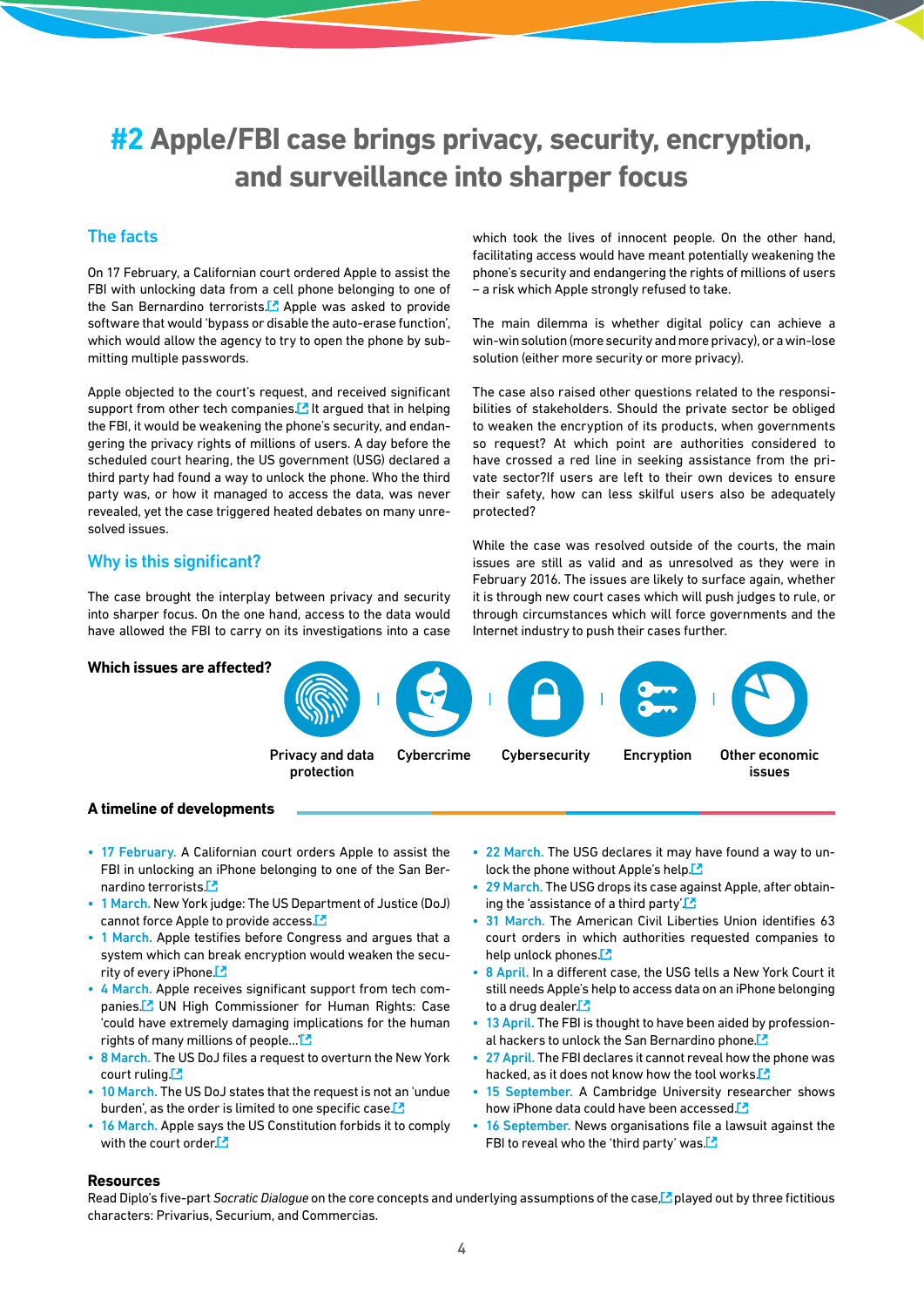### <span id="page-4-0"></span>**#3 Tech companies enhance encryption for users**

### The facts

In the aftermath of the Apple/FBI controversy, more tech companies began introducing end-to-end encryption for their services. Where services were already encrypted, companies sought to enhance or tighten encryption with the aim of protecting users' communications and their right to privacy.

Apple, Google, Facebook, Snapchat, WhatsApp, and WordPress were among the companies that readily integrated or enhanced encrypted services.

### Why is this significant?

The Apple/FBI controversy was triggered by a court ruling which obliged a private company to weaken the security of its product. This was at the request of a government authority. Had the case been allowed to continue, a possible final ruling in the FBI's favour could have set an unparalleled precedent.

Tech companies responded to the controversy in a number of ways. Major companies showed their strong support for Apple throughout the proceedings.

They also sought to introduce or tighten the security of their services to ensure that private communications remained between the sender and the recipient only.

In doing so, the private sector showed it had an important stake in the protection of users' rights. Although this was to the users' benefits, important considerations nonetheless emerged.

To what extent can the private sector be expected to protect users' rights, when the sector is justifiably driven by commercial interests? Should devices be impermeable or undecryptable, or should weaker encryption be allowed in the interests of security, public safety, and justice?

Stakeholders are likely to have to face these open issues again.



#### **The main updates**

- 15 March. Several Internet companies including Facebook, Google, and Snapchat, announce their plans to enhance en‑ cryption for their services, in the context of the clash over en-cryption between Apple and the FB[I.](http://www.theguardian.com/technology/2016/mar/14/facebook-google-whatsapp-plan-increase-encryption-fbi-apple)<sup>1</sup>
- 16 March. Google announces that over 75% of requests to its servers are using encrypted channels.<sup>[\*</sup>] The company introduces a new section in its Transparency Report dedicated to reporting on the use of encryption on its own websites and across the we[b.](https://www.google.com/transparencyreport/https)<sup>[2]</sup>
- 5 April. WhatsApp introduces full end-to-end encryption for its service.<sup><sup>2</sup> Photos, videos, files, voice messages, and group</sup> text messages are now also encrypted.
- 8 April. WordPress introduces encryption for all custom do-mains hosted on WordPress[.](https://en.blog.wordpress.com/2016/04/08/https-everywhere-encryption-for-all-wordpress-com-sites/)com.<sup>7</sup>
- 3 May[.](https://security.googleblog.com/2016/05/bringing-https-to-all-blogspot-domain.html?) Google enables HTTPS for all blogs on blogspot.com.<sup>12</sup> An HTTPS Redirect setting is also introduced; with this option enabled, visitors going to the HTTP version of a blog will be automatically redirected to its HTTPS version.
- 18 May. Google's new applications Allo and Duo to have end-to-end encryptio[n.](https://googleblog.blogspot.ro/2016/05/allo-duo-apps-messaging-video.html)<sup>12</sup>
- 15 June. Apple announces that as of 1 January 2017, all applications in its App Store will need to have the App Transport Security (ATS) feature enabled.<sup>[2]</sup> ATS forces an application to connect to web services over an HTTPS connection, thus encrypting user data while in transit.
- 2 August. Google states that 97% of connections to YouTube and 93% of connections to Google Calendar, are encrypted.  $\Sigma$  [T](https://security.googleblog.com/2016/08/adding-youtube-and-calendar-to-https.html)he company intends to gradually phase out insecure connections.
- 10 August. Netflix explains its move towards encrypting video streams; the majority of streaming sessions are expected to be using Transport Layer Security (TLS) encryption by the end of  $2016.$  $2016.$
- 9 September. From January 2017, the Chrome browser will start flagging non-HTTPS websites as 'not secure'.<sup>'</sup> The gradual introduction of the label is aimed at educating users about the risks of unencrypted websites, while avoiding 'warning fatigue' which can occur when a user gets used to warnings and overlooks them.
- 1 October. VeriSign announces that it has doubled the size of the cryptographic key that generates the Domain Name System Security Extensions.<sup>7</sup> The transition, conducted by VeriSign in cooperation with ICANN, IANA, and the US National Telecommunications and Information Administration (NTIA), aims to strengthen the zone signing key for the DNS root zone.
- 5 October. Facebook introduces 'secret conversations for Messenger chats, allowing users to opt in for encrypted end-to-end conversations.<sup>'[2]</sup>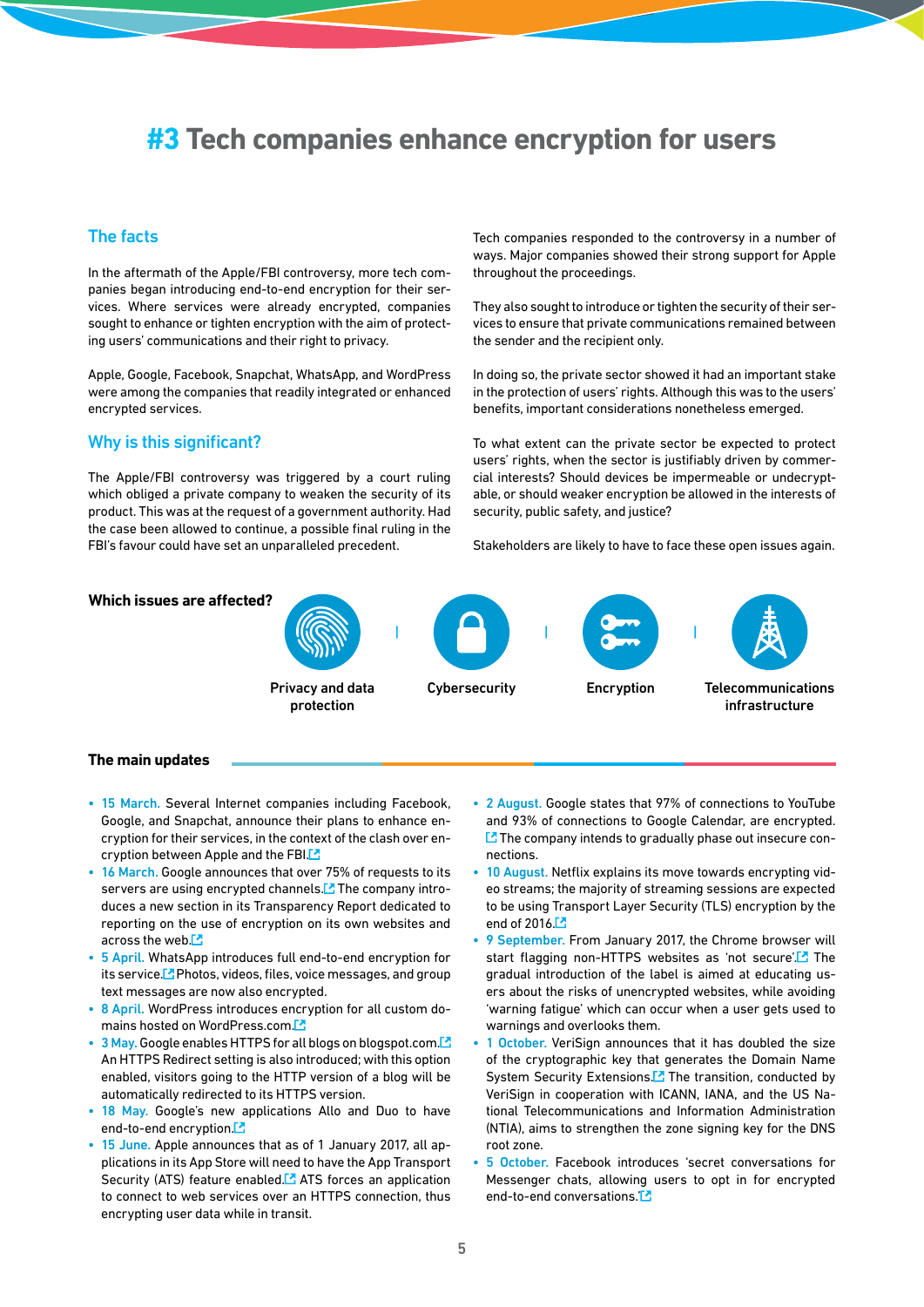## <span id="page-5-0"></span>**#4 Initiatives and measures are introduced to combat violent extremism online**

### The facts

In 2016, terrorists made increasing use of the Internet for spread of terrorist propaganda and violent extremism. Terrorists have been using encryption and the dark web,  $\Box$  as well as virtual private networks (VPNs) and a wide range of online tool[s.](https://www.flashpoint-intel.com/home/assets/Media/TechForJihad.pdf)<sup>[2]</sup>

The private sector took the initiative of introducing measures, such as deleting social media accounts, Mattering content, Matestablishing policies for the removal of content, $\Box$  and directing searches for extremist content to anti-terrorist content. $\Box$  However, intermediaries also faced several court cases over their alleged failure to act or their provision of material support to terrorists.

The authorities undertook new initiatives, from collaborating with the industr[y](http://www.reuters.com/article/us-usa-security-tech-idUSKBN0UM25Q20160108) and setting up dedicated task forces[,](https://www.whitehouse.gov/the-press-office/2016/01/08/statement-nsc-spokesperson-ned-price-updates-us-government-efforts)  $\Box$ to cooperating with civil society to engage critically on online forums with the aim of challenging online content. $\Box$  The United Nations Security Council tasked the Counter‑Terrorism Committee (CTC) to present a proposal for a comprehensive international framework by 30 April 201[7.](http://www.un.org/apps/news/story.asp?NewsID=53909#.VzRsZMerZ0I)

An initial report on the findings of a joint project on *Private Sector Engagement in Responding to the Use of the Internet and ICT for Terrorist Purposes*, **P** referred to an emerging policy framework that is shaping private and public action. The report was presented by ICT4Peace and the UN Counter Terrorism Executive Directorate (UNCTED) during a Special Meeting of the CTC in December. Leaders of the G7 referred to the need for cooperation with the private sector, civil society, and communities in

putting a stop to terrorists' illegal activities online; $\Box$  leaders of BRICS countries – Brazil, Russia, India, China, and South Africa – also emphasised the need to enhance international cooperation against terrorist and criminal misuse of ICTs[.](http://mea.gov.in/bilateral-documents.htm?dtl/27491/Goa_Declaration_at_8th_BRICS_Summit)<sup>[2]</sup>

### Why is this significant?

The need to tackle extremist content has become a recurrent theme in international politics. Since most extremist and terrorist content is distributed online, this is also a cause for concern for Internet companies.

A main development is characterised by Silicon Valley companies increasingly cooperating with governments in the fight against online terrorism and extremist content. In 2016, efforts were kick-started by a 'technological brainstorming meeting', held between the USG and tech companies to discuss cooperation. **■**Industry players also collaborated on automatic take-down of content, $\Box$  reportedly based on 'hashing' technology – the same tools used in combatting child sexual abuse material.

At the same time, the private sector was under significant pressure, both from authorities, and from the families of victims who instituted court action over the intermediaries' failure to act. On the one hand, families of victims and security proponents claim that intermediaries are not doing enough; on the other, human rights activists claim that certain measures may stifle freedom of expression. Given that the spread of online radicalisation is taking place at a very fast rate, the question of whether intermediaries are doing enough to counter such content is likely to persist.

### Content policy Cybercrime Freedom of Intermediaries expression Jurisdiction **Which issues are affected?**

### **The main cases**

Intermediaries were faced with various court cases over their alleged failure to act:

- 17 June. The father of a victim of the November 2015 Paris attackas accuses Google, Facebook, and Twitter of offering 'material support' to terrorists.<sup>7</sup> Tech companies respond by citing their policies against extremist materials and the US law stipulating that Internet companies 'are generally exempt from liability for the materials users post on their networks'.
- 12 July. The families of US victims in a Palestinian attack sue Facebook for 'knowingly provid[ing] material support and resources to Hamas' and 'facilitat[ing] this terrorist group's ability to communicate, recruit members, plan and carry out attacks, and strike fear in its enemies.<sup>'[2</sup>]
- 10 August. A California court dismisses claims that Twitter provided 'material support' to terrorists.<sup>7</sup> The two widows of

government contractors killed in Jordan, in November 2015, allege that the social network 'knowingly permitted… ISIS to use its social network as a tool for spreading extremist propaganda, raising funds, and attracting new recruits.' However, they fail to explain how Twitter's provision of accounts to ISIS led to the shooting.

• 21 December. The families of some of the victims of the Orlando Pulse nightclub shooting, in June 2016, sue Google, Twitter, and Facebook, over their alleged role in the radicalisation of the shooter. $\Box$  According to the lawsuit, 'without… Twitter, Facebook, and Google (YouTube), the explosive growth of ISIS over the last few years into the most feared terrorist group in the world would not have been possible.' The lawsuit also claims that the tech companies 'profit from ISIS postings through advertising revenue'.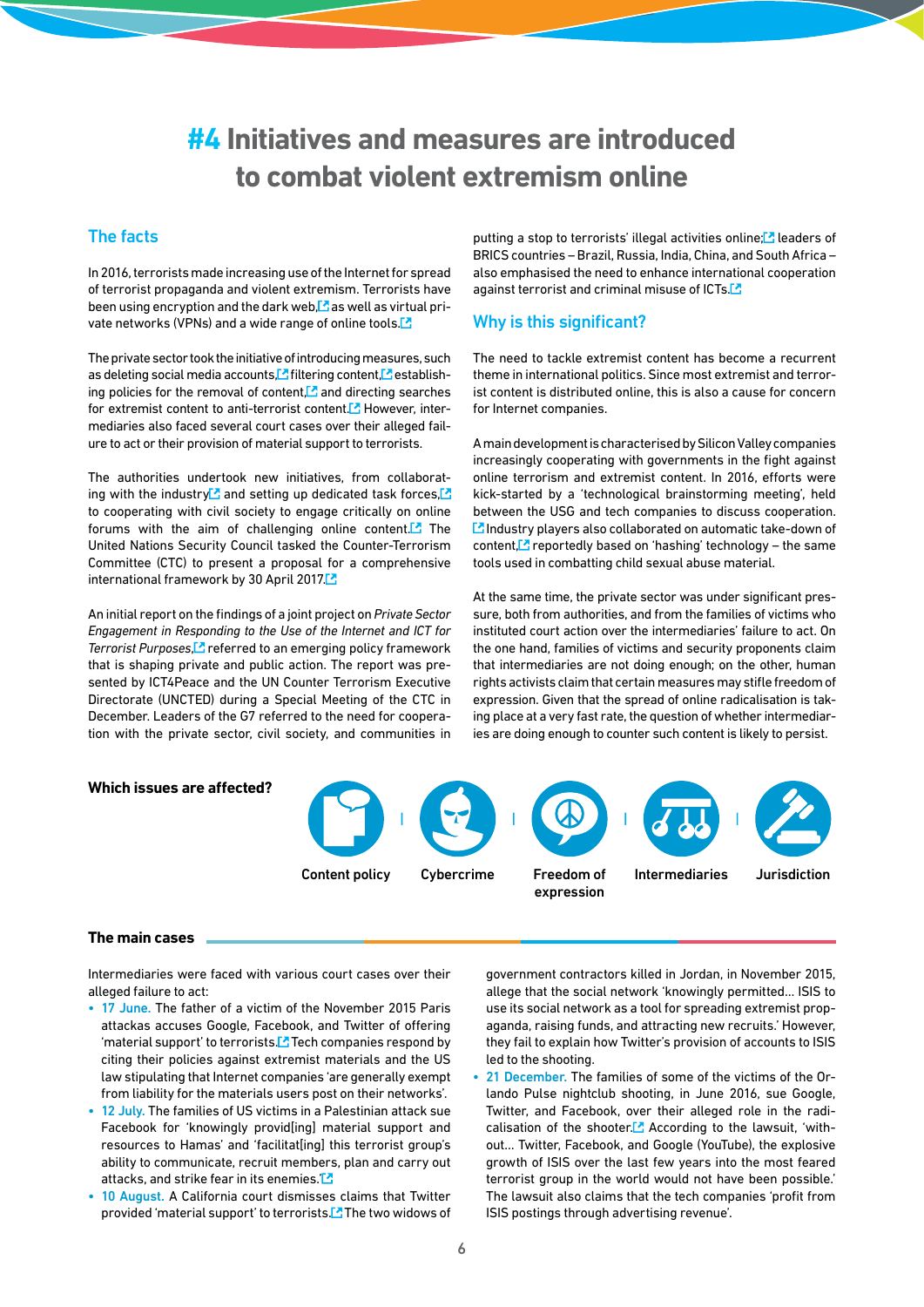### <span id="page-6-0"></span>**#5 Cybercrime increasingly exploits vulnerabilities**

### The facts

Cybercrime featured often in news headlines throughout the year, underlining the vulnerabilities of cyberspace. Targets ranged from individuals, Internet companies, and universities to public institutions and political organisations.

Yahoo! acknowledged that two cyber-attacks in 2013<sup>™</sup> and 201[4 r](https://www.cnet.com/news/yahoo-500-million-accounts-hacked-data-breach/)esulted in the theft of massive amounts of user account information. Over 1 billion accounts were affected in 2013, and around 500 million in 2014. A database of almost 33 million Twitter accounts was offered for sale through Dark web cybercrime markets $\Box$ [,](http://www.zdnet.com/article/twitter-32-million-credentials-accounts-selling-online/) although the company argued that the credentials were not obtained through a hack of its servers.  $\Box$  The banking and financial sectors were also on high alert after the secure SWIFT system was compromised due to a sophisticated malware that penetrated the Bangladesh central bank, resulting in a loss of over \$80 millio[n.](http://www.ibtimes.co.uk/bank-hacking-malware-discovery-leaves-11000-global-financial-institutions-high-alert-1556631)<sup>12</sup>

Zero-day flaws targeting operating systems such as Windows  $\Box$  [c](http://securityaffairs.co/wordpress/47910/cyber-crime/windows-zero-day.html)ontinued to be popular on cybercrime markets, causing concerns among experts.<sup>[2]</sup> In August, a group of hackers revealed the software code of highly sophisticated cyberattack tools belonging to another hacking group believed to be associated with the US National Security Agency (NSA[\).](https://www.washingtonpost.com/world/national-security/powerful-nsa-hacking-tools-have-been-revealed-online/2016/08/16/bce4f974-63c7-11e6-96c0-37533479f3f5_story.html?utm_term=.0e408386381f) A hack into the systems of a large crowdfunded investment fund based on blockchain technology led to a loss of an estimated \$60 millio[n.](http://www.coindesk.com/dao-attacked-code-issue-leads-60-million-ether-theft/)<sup>12</sup>

A 2015 cyber‑espionage attack against a Japanese nuclear research lab was disclosed in October 2016[; i](http://www.japantimes.co.jp/news/2016/10/11/national/crime-legal/toyama-tritium-researchers-data-targeted-cyberattacks/#.WAatQ8mlypQ)t was revealed that the research information and personal data of about 1500 researchers were stolen. The hack into an e-mail server belonging to Mossack Fonseca, a Panamanian law firm and corporate service provider, led to the leak of the so-called Panama Papers, which revealed tax avoidance efforts by public officials and wealthy individuals[.](http://www.ibtimes.co.uk/panama-papers-who-responsible-mossack-fonseca-email-server-data-leak-1553198)<sup>[2]</sup>

In the USA, e-mails of individuals and institutions were affected by massive hacks, and the US intelligence community officially blamed the Russian government for involvement in the attacks.  $\Box$  [T](https://www.dhs.gov/news/2016/10/07/joint-statement-department-homeland-security-and-office-director-national)his was followed by sanctions towards the end of the yea[r.](https://www.whitehouse.gov/the-press-office/2016/12/29/statement-president-actions-response-russian-malicious-cyber-activity)  $\Box$ 

### Why is this relevant?

While being only the tip of the iceberg, these examples show how the vulnerabilities of cyberspace are exploited by a wide variety of actors. While the risks of and losses from cybercrime are growing, the misuse of the Internet by politically motivated actors (states and their proxies) is increasingly dominant.

Moreover, cyber‑attacks continue to increase and move from mass frauds to sophisticated attacks targeting individuals, as well as hacking particular companies or institutions. Lead technology, financial, and government institutions have also become targets of cybercrime, which shows that no one is immune. The consequences of the attacks are increasingly geo-political rather than localised.

This trend calls for increased efforts from governments, intergovernmental organisations, and private companies to work towards identifying and implementing more adequate responses. But the perspectives do not look very encouraging. While more countries are strengthening their law enforcement agencies, the general level of resources available to these agencies in developing countries remains small, mainly due to a limited political understanding of cybersecurity challenges.

With 50 parties to the treaty, the Council of Europe's Convention on Cybercrime, which celebrated its 15th anniversary (on 19 November), remains the most relevant international agreement for combating cybercrime, both in terms of guidelines for national legislation, and as a framework for capacity building and cooperation across stakeholder[s.](https://rm.coe.int/CoERMPublicCommonSearchServices/DisplayDCTMContent?documentId=09000016806be360)<sup>7</sup>

### **Which issues are affected?**





protection issues

#### **Authorities and companies' main response to threats**

- 6 July. The European Parliament adopts the Network and Information Security (NIS) directiv[e,](http://europa.eu/rapid/press-release_MEMO-16-2422_en.htm)  $\mathbb Z$  requiring member states to establish a Computer Security Incident Response Team (CSIRT) and a competent national NIS authority, and to set up a cross-EU cooperation group for strategic cooperation and a CSIRT Network for operational cooperation.
- 2 November. The UK approves its new National Cyber Security Strategy 2016 to 2021, which is built around three main pillars: to defend its infrastructure, deter criminals, and develop cyber-capabilitie[s.](https://www.gov.uk/government/uploads/system/uploads/attachment_data/file/567242/national_cyber_security_strategy_2016.pdf)<sup>[2]</sup>
- 7 November. China adopts a new cybersecurity law to counter cyberthreats, such as hacking and terrorism.<sup>12</sup> The law enters into force on 1 June 2017. A National Cybersecurity Strategy is announced on 27 December<sup>7</sup>
- 16 November. The US administration activates a secure voice communication line connecting the Kremlin and the White House, to prevent cyber-incidents around the US election[s.](https://www.washingtonpost.com/opinions/global-opinions/in-our-new-cold-war-deterrence-should-come-before-detente/2016/11/15/051f4a84-ab79-11e6-8b45-f8e493f06fcd_story.html?utm_term=.5dce698af25e)<sup>12</sup>
- 1 December. The US Commission on Enhancing National Cybersecurity presents 16 recommendations in its *Report of Security and Growing Digital Economy*[.](https://www.whitehouse.gov/sites/default/files/docs/cybersecurity_report.pdf)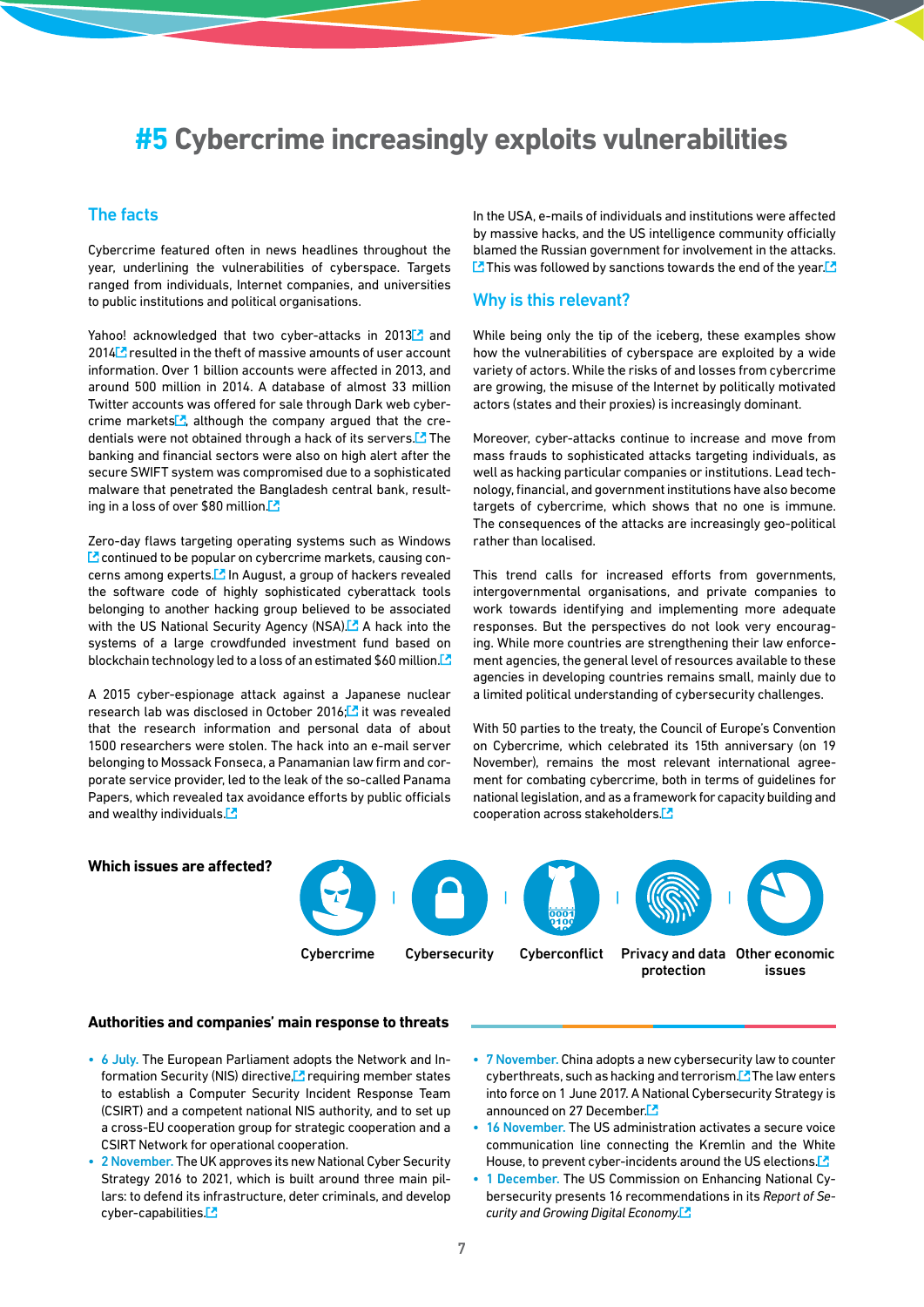### <span id="page-7-0"></span>**#6 DDoS attacks bring IoT security into focus**

### The facts

Two large attacks utilising smart devices were carried out in October. Over a million security cameras, video recorders and other IoT devices were used in distributed denial of service (DDoS) attacks on a US security researcher and a French network security provider in a first attack.  $\Box$  In a second attack, another series of DDoS attacks against Dyn Inc., a large DNS hosting and DDoS-response provider serving top online service providers, rendered many services – including Twitter, PayPal, Reddit, and Spotify – temporarily unavailable, and slowed down Internet traffic across the globe. $\Box$  Nearly one million routers accessing Germany's largest telecom operator's Internet services were targeted through a third cyber-attack in late November, which was described as being part of a larger campaign targeting web-connected devices around the globe.<sup>7</sup> The attack could have spread to other countries such as Brazil, the UK, and Ireland.

### Why is this significant?

The attacks brought the issue of IoT security into sharper focus, as only a few manufacturers had taken active steps to ensure the safety of devices connected to the Internet.

**Which issues are affected?**

While DDoS is not a new type of attack, the magnitude of an attack that can be achieved from millions of insecure connected devices is unprecedented.

It will be ever harder to mitigate DDoS attacks even for institutions and companies that have the required skills and capacity.

As powerful botnet tools like Mirai become publicly available, it could even be possible for a motivated group with basic skills to launch a devastating attack against any institution.

Alerts about IoT vulnerabilities had been given months before the attacks: for instance, an AT&T report emphasised that organisations adopting IoT technologies needed to pay more attention to the related security implication[s,](https://www.corp.att.com/cybersecurity/docs/exploringiotsecurity.pdf)  $\Delta$  while research carried out by Symantec (published in September) showed that IoT devices were increasingly being used to carry out DDoS attacks<sup>[2]</sup>

In response to the attacks, discussions on the responsibility of vendors for the security of their products heightened, while standard-setting organisations placed IoT security standards more into focus.



#### **How are authorities reacting to the threats?**

- 25 August. The US National Institute of Standards and Technology (NIST) explores lightweight encryption for IoT devices.  $\Box$ According to NIST, the shift from desktop computers to smaller devices 'brings a wide range of new security and privacy concerns'. As conventional cryptographic algorithms do not perform well on small devices, given their limited resources, more suitable solutions need to be used.
- 14 September. The US DoJ convenes a threat analysis team to study national security challenges posed by IoT devices[.](http://www.reuters.com/article/us-usa-cyber-justice-idUSKCN11F2FP)<sup>[3]</sup> The aim of the group is to secure the IoT from exploitation by terrorist threats and by others who might try to hack devices to cause loss of life or achieve political or economic gain. The group aims to identify and address security challenges pre‑ sented by the IoT before they are exploited.
- 5 October. The EU plans to propose legislation on security for IoT devices. $\Box$  Such rules would would require tech companies to meet drastic security standards and go through certification processes to guarantee privacy. Moreover, companies would be encouraged to develop a labelling system for IoT devices that are approved and secure.
- 19 October. The US NTIA launches a multistakeholder process on IoT security upgradability and patching. $\Box$  The aim

is to develop a broad, shared definition or set of definitions around security upgradability for consumer IoT, as well as strategies for communicating the security features of IoT devices to consumers. The ultimate objective is to foster a market that offers more devices and systems that support security upgrades through increased consumer awareness and understanding.

- 10 November. US experts ask for government intervention, in the form of regulations and public policy, to improve IoT security.<sup>1</sup> Such regulations would cover issues related to security standards, interoperability, and software update requirements, among others. Supporters of governmental regulations argue that the tech companies are mostly concerned about commercial interests, and are not sufficiently motivated to appropriately address the problem. Others, however, draw attention to the fact that the IoT is a broad concept, and any regulation in this area would have to be extensive enough to cover the various sectors and products.
- 16 November. US Congress holds subcommittee hearings on IoT security. $\Box$  Experts highlight the increasing risks posed by the inadequate security of Internet-connected devices, and call for governmental intervention[.](http://www.theregister.co.uk/2016/11/16/experts_to_congress_you_must_act_on_iot_security_congress_encourage_industry_to_develop_best_practices_you_say/)<sup>1</sup>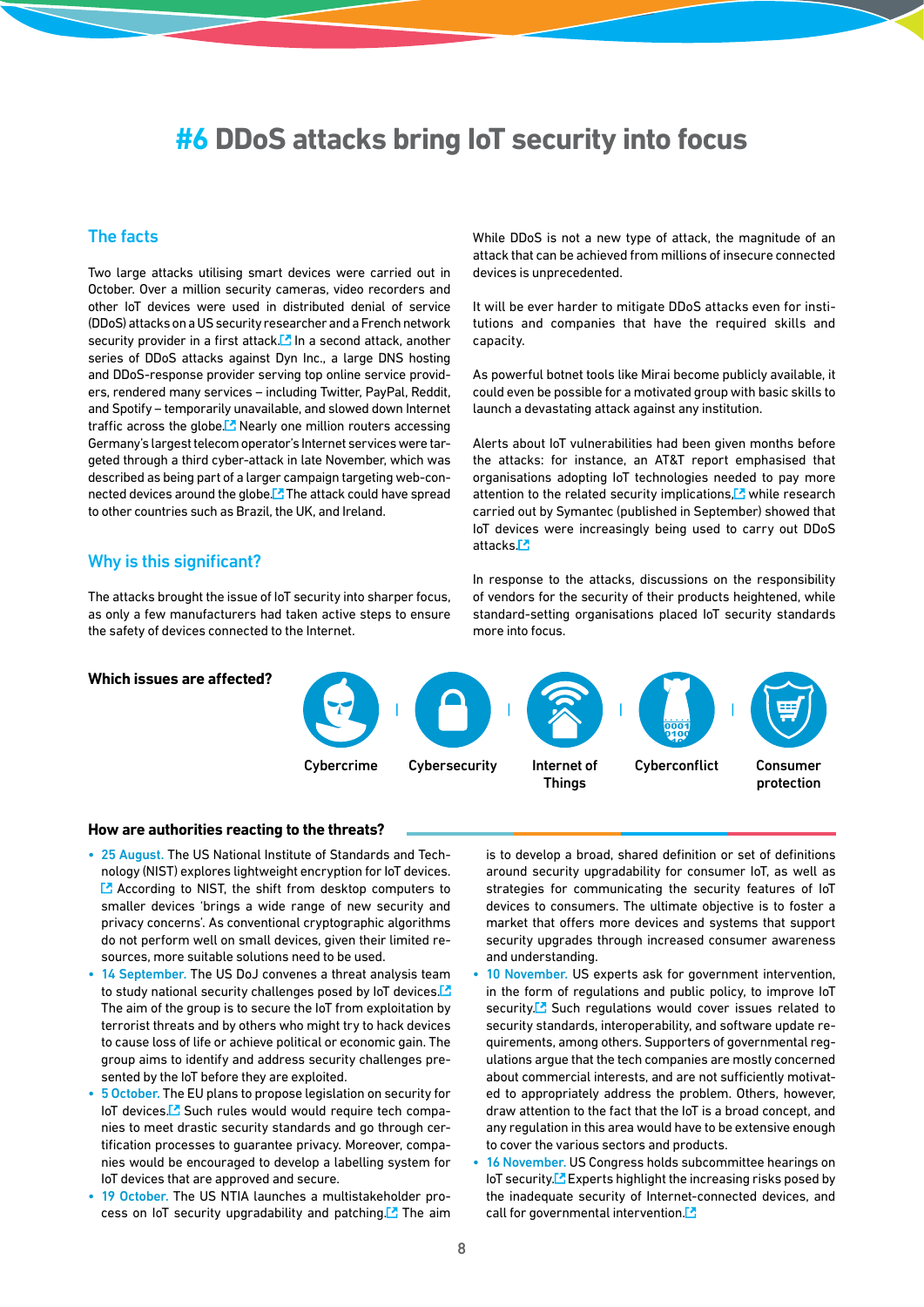### <span id="page-8-0"></span>**#7 Artificial intelligence brings new applications and growing concerns**

### The facts

Artificial intelligence (AI) attracted increased attention over the past year, as new applications continued being developed in multiple areas, ranging from communications and intelligent education systems, to robotics and smart vehicles.

Several companies have been working towards enabling self-driving cars, $\Box$  new automatic translation tools have been developed, $\Box$  and researchers have proposed AI-based techniques for various purposes such as detection of abusive domain names at the time of registration  $\Box$  and identifying gang members based on their Twitter post[s.](https://arxiv.org/pdf/1610.08597.pdf)<sup>12</sup>

Google's DeepMind made the headlines for its partnership with the UK's National Health Service to use machine learning to analyse the records of more than 1.6 million patients annuall[y.](http://www.dailymail.co.uk/news/article-3960990/Google-wins-controversial-data-deal-NHS-handed-1-6m-medical-records-develop-new-app.html)<sup>7</sup> Facebook built an AI program, called DeepText, that could help catch spam and other unwanted message[s.](https://code.facebook.com/posts/181565595577955/introducing-deeptext-facebook-s-text-understanding-engine/)  $\Box$  Jigsaw, a Google initiated start up, has been working on Conversation AI, a tool aimed to automatically detect hate speech and other forms of verbal abuse and harassment online. $\Box$  Japan launched a project aimed at creating an Artificial Intelligence Bridging Cloud  $(A\vert BC)$ ,  $\Box$  a supercomputer which could have initial applications in medical research or in software for controlling AI systems such as driverless cars and robots.

These ongoing developments have encouraged policymakers to more carefully explore the policy implications of AI. The US National Science and Technology Council outlined its strategy for promoting AI research and development, $\Box$  while the White House made recommendations on how to prepare the workforce for an AI-driven economy.<sup>12</sup> The UK Parliamentary Committee on Science and Technology asked the UK government to take

proactive measures. $\Box$  Earlier in the year, the Committee on Legal Affairs in the European Parliament published a draft report on Recommendations to the Commission on Civil Law Rules on Robotic[s.](http://www.europarl.europa.eu/sides/getDoc.do?pubRef=-//EP//NONSGML%2BCOMPARL%2BPE-582.443%2B01%2BDOC%2BPDF%2BV0//EN)

### Why is this significant?

The policy implications of AI are far-reaching. While AI can potentially lead to economic growth, there are growing concerns over the significant disruptions it could bring to the labour market. Issues related to privacy, safety, and security have also been brought into focus, with calls being made for the development of standards that can help ensure that AI applications have minimum unintended consequences.

As AI systems involve judgements and decision-making replacing similar human processes – concerns have also been raised regarding ethics, fairness, justice, transparency, and accountability. The risk of discrimination and bias in decisions made by autonomous technologies is one such concern, very well illustrated in the debate that has surrounded Jigsaw's Conversation AI tool. While potentially addressing problems related to misuse of the Internet public space, the software also raises a major ethical issue: How can machines determine what is and what is not appropriate language?

These and other social, economic, and ethical challenges for AI call for a broader societal dialogue, with governments, the private sector, academia, and civil society contributing to identifying the most appropriate policy answers. Such dialogue will also help governments determine whether new legislation and regulations are needed to address AI-related challenges, or whether existing frameworks can effectively and efficiently be applied (with eventual necessary adjustments).



### **Timeline of developments**

- 28 September. Amazon, DeepMind/Google, Facebook, IBM, and Microsoft launch a Partnership on Artificial Intelligenc[e,](https://www.partnershiponai.org/) aimed at addressing AI opportunities and challenges in areas such as ethics, fairness, reliability, and privacy.
- 2 November. Carnegie Melon University announces $\Box$  the creation of a research centre that will study ethical challenges posed by AI and other computational technologies.
- 13 December. The Institute of Electrical and Electronics Engi-neers (IEEE) publishes a draft guide on ethics and A[I, a](http://standards.ieee.org/develop/indconn/ec/autonomous_systems.html)imed

at encouraging technologists to prioritise ethical considerations in the creation of autonomous and intelligent technologies.

20 December. New research brings AI algorithms closer to being able to explain themselves, as researchers at the University of California, Berkeley, and the Max Planck Institute for Infor[m](https://arxiv.org/pdf/1612.04757v1.pdf)atics design a 'pointing and justification' system<sup>[3]</sup> that enables algorithms to point to the data used to make a decision and justify why they were used that way.

#### **Resources**

Read more about the policy implications of AI, including economic and social, safety and security, privacy, and intellectual property rights (IPR) $E$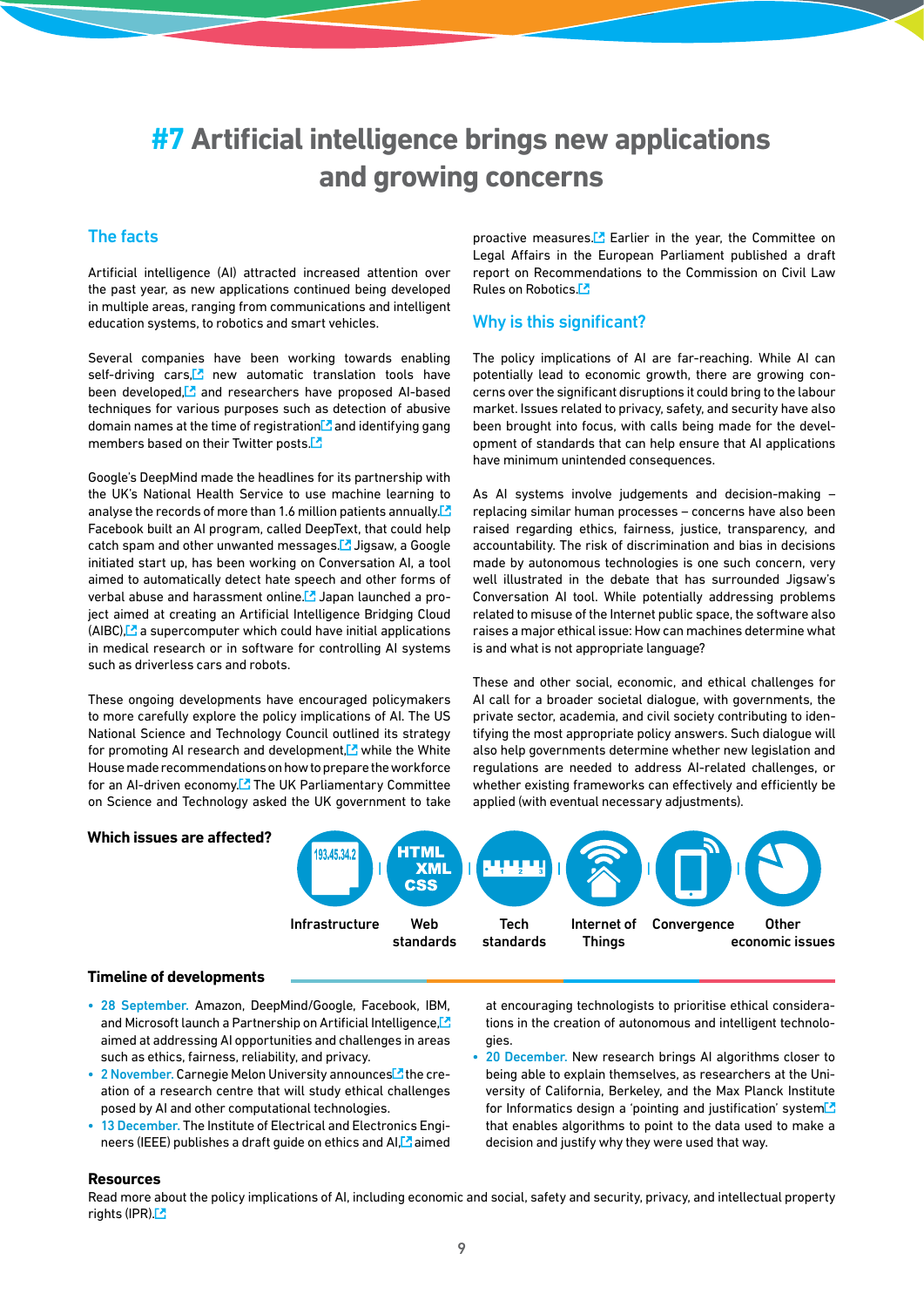### **#8 SDGs and Internet access permeate digital policy discussions**

### <span id="page-9-0"></span>The facts

Community networks as a bottom-up solution for sustainable access was widely discussed at this year's Internet Governance Forum (IGF). Although they face many challenges, these networks empower communities to find solutions for Internet access without waiting for connectivity to become available. Could community networks become a key approach in connecting the next billion users?

Other projects, such as Google's Project Loon for balloon-powered connectivity<sup>™</sup> and its Project Skybender for solar-powered drones for 5G connectivity, $\Box$  also aim to bring access to remote and rural areas.

Efforts to connect the unconnected contribute to attaining the SDGs, and specifically, Goal 9 which seeks to significantly increase and provide universal and affordable Internet access. $\blacksquare$  Yet, the Internet is also essential for attaining other goals, and for implementing and monitoring them. This interplay was widely reflected in SDG-related discussions during the year, from events on sustainable development, to meetings on other digital policy areas.

### Why is this significant?

The discussions in 2016 solidified the view that the Internet is essential in the attainment of the SDGs. The key issue, as the 15‑year milestone of the 2030 Development Agenda slowly approaches, is to see how the goals can become a reality.

The development aspect was tackled not only in discussions on sustainable development, but also during many sector-specific discussions. Whether the debate was on e‑trade, human rights, or new technologies, the community made a conscious effort to consider the development aspect, and what progress could be made towards attaining the goals.

The emphasis on access, narrowing the digital divide, capacity development, and other development aspects, is likely to be stronger in the coming years.

Given the role of the Internet, connecting the unconnected is seen as crucial to reaching the SDGs. Community initiatives and projects by the private sector can contribute widely.

### **Which issues are affected?**



#### **SDG developments in 2016**

- 29 January. The UN Secretary-General announces the appointment of a group of 10 experts to support the Technology Facilitation Mechanism (TFM). $\Box$  Announced during the UN SDGs Summit in September 2015, the TFM supports the im‑ plementation of the SDGs with a task team on science, technology, and innovation (STI), an annual STI multistakeholder forum, and an online platform that functions as a gateway for information on initiatives, mechanisms, and programmes.
- 3 March. The first of several meetings between the Inter-agency Task Team on  $STL<sub>2</sub>$  and the 10-member Expert Group $\Box$  discusses the organisation of the STI multistakeholder forum.
- 8–11 March. The UN Statistical Commission agrees on the Global Indicator Framework. $\Box$  which denotes the indicators used to measure progress made in achieving the goals and targets of the 2030 Agenda.
- 1 April. Inter-agency and Expert Group on SDGs agree on a tier system for indicators, procedures for the methodological review of indicators, and global reporting mechanism[s.](http://unstats.un.org/sdgs/files/meetings/iaeg-sdgs-meeting-03/Provisional-Proposed-Tiers-for-SDG-Indicators-24-03-16.pdf)<sup>7</sup>
- 2–6 May. The WSIS Forum gathers the ICT for Development and Internet governance communities. The forum is strongly

linked to sustainable development, as it has explicitly linked the WSIS Action Lines to the SDGs[.](http://digitalwatch.giplatform.org/events/wsis-forum-2016)<sup>7</sup>

- 6-7 June. The STI Forum takes place in New York and addresses the contributions on STIs towards achieving the SDG[s.](https://sustainabledevelopment.un.org/TFM/STIForum)<sup>12</sup>
- 11-20 July. The High-Level Political Forum on Sustainable Development meets for the first time in New York since the adoption of the 2030 Agenda for Sustainable Development. The forum discusses the utility of ICT tools, forums, and platforms.<sup>1</sup> The UN's Global Sus[t](https://sustainabledevelopment.un.org/index.php?page=view&type=400&nr=2328&menu=1515)ainable Development Report<sup>1</sup> assesses the progress made so far in achieving the SDGs, and confirms that technology is essential for achieving the SDGs and minimising trade‑offs among goals.
- 19 September. The Broadband Commission states that the SDGs cannot be achieved without affordable and universal access to ICTs and broadband connectivit[y.](http://www.itu.int/en/mediacentre/Pages/2016-PR37.aspx)<sup>[2]</sup>
- 6–9 December. The 11th IGF, with the theme of 'Inclusive and Sustainable Growth', is anchored in the framework of the SDGs. Although the most focused‑on SDG is Goal 9 on access to ICTs, many discussions deal with the link between Internet governance and the SDG[s.](http://digitalwatch.giplatform.org/events/11th-internet-governance-forum)<sup>12</sup>

#### **Resources**

Read the GIP's final reports of the WSIS Foru[m](http://digitalwatch.giplatform.org/sites/default/files/GIP%20WSIS%20Forum%20Report%202016%20-%20WEB.pdf) and the 11th IG[F,](http://digitalwatch.giplatform.org/sites/default/files/IGF2016_FinalReport.pdf) Musich form part of the GIP's just-in-time reporting initiatives from each event. Read more about the SDGs and the Internet, on our dedicated page on the *GIP Digital Watch* observator[y.](http://digitalwatch.giplatform.org/processes/sustainable-development-goals)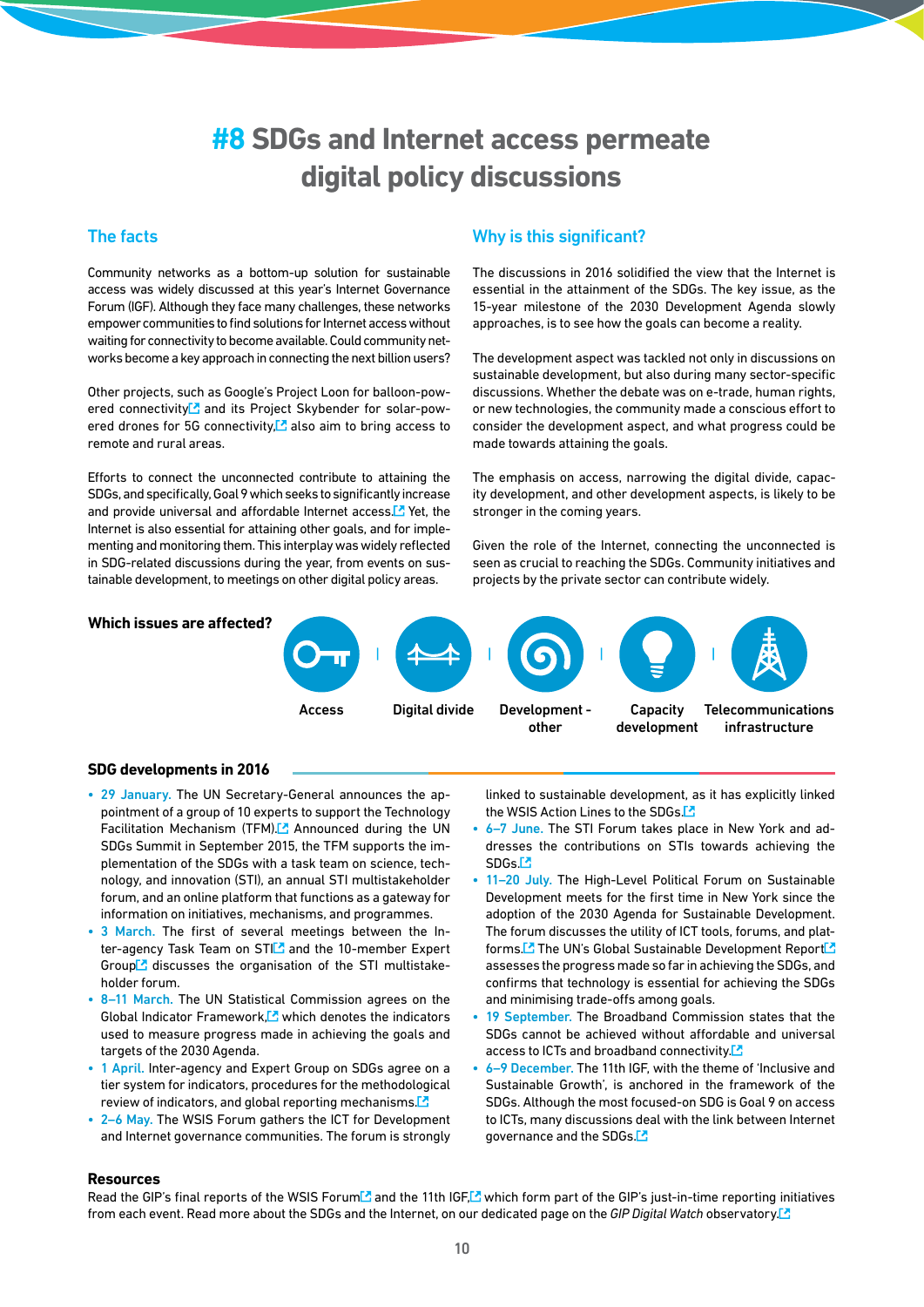### <span id="page-10-0"></span>**#9 Debates on data governance increase after a series of data breaches**

### The facts

The year 2016 counted numerous data breaches. The biggest breach was targeted at Yahoo!, which confirmed in September that half a billion users may have had their data stolen, and in December that up to one billion user accounts were thought to have been affected.

In November 2016, user records were leaked from Friend Finder Networks, a network comprised of adult‑content websites. In total, more than 412 million user records were published online. In China, Taobao (a Chinese online shopping website similar to eBay, Amazon, and Rakuten) was targeted, and 20 million records were released. In the Philippines, a breach of the election database resulted in the loss of personal information on every voter in the country: approximately 55 million people. A detailed account of the trend of data breaches can be read in the Internet Society's *Global Internet Report 2016*[.](https://www.internetsociety.org/globalinternetreport/2016/wp-content/uploads/2016/11/ISOC_GIR_2016-v1.pdf)

The leaked Panama Papers  $\mathbb{Z}$  – the result of a hacked e-mail server – wreaked havoc for public officials embroiled in the offshore scandal. The leak led to public outcry in many countries, resignations of politicians, and reputational damage for parties involved in the scandals and countries where politicians held office.

### Why is this significant?

Data is increasingly stored and processed online, whether it concerns health records, personal information, economic transactions, or company records. The consequences of data breaches can have significant financial and non‑financial costs for consumers and organisations. Data breaches feed into a larger discussion on data governance.

As data flows across borders, it becomes increasingly complex to manage and protect. Issues of data privacy, security, sharing, and storage have risen on the political agenda. The intensity of debates surrounding these issues has intensified with the advent of Big Data and the IoT, and were discussed, among other places, in China during the Big Data World Forum  $\Box$ and in the Netherlands during the European Data Forum  $2016.7$  $2016.7$  $2016.7$ 

Faced with the global movement of data, governments have started to adopt data localisation rules, which require data to be stored on national servers, for reasons ranging from economic protectionism, to security, privacy, and political considerations. Yet data localisation practices have been opposed by the G*7 Principles* and *Actions on Cyber*[.](http://www.mofa.go.jp/files/000160279.pdf)

**Which issues are affected?**



#### **Data governance developments in 2016**

- 27 February. The *2016 Data Threat Report* shows that the ma‑ jority of companies are concerned about the security of data stored in the clou[d.](http://blog.vormetric.com/2016/02/24/with-great-technology-comes-great-data-responsibility-the-cloud-big-data-and-iot-edition-of-the-vormetric-2016-data-threat-report/)<sup>[2]</sup>
- 12 April. A few days after hackers publish a massive database containing the personal information of approximately 50 million Turkish citizen[s,](http://www.aljazeera.com/news/2016/04/turkey-investigate-massive-leak-personal-data-160406082317417.html)  $\Box$  a new data protection law comes into force in Turke[y.](http://www.adalet.gov.tr/Tasarilar/kisisel_verilerin_korunmasi.pdf)<sup>[2]</sup>
- 19 April. The United Nations Conference on Trade and Development (UNCTAD) report on *Data Protection Regulations and InternationalData Flows<sup>7</sup>* suggests that a 'core set' of data protection principles can serve as a useful starting point for more compatibility and harmonisation.
- 5 August. Among the principles for cloud adoption within governmental agencies, the Canadian government's draft Cloud Adoption Strategy states that 'all sensitive or protected data under government control will be stored on servers that reside in Canada', in order to 'ensure Canada's sovereign control over its data['.](http://www.tbs-sct.gc.ca/hgw-cgf/oversight-surveillance/itpm-itgp/it-ti/cloud-nuage/cas-san-eng.asp)<sup>1</sup>
- 3 October. Responding to European businesses' need to comply with data sovereignty and security regulations, Microsoft

announces plans to open data centres in Franc[e.](https://news.microsoft.com/2016/10/03/microsoft-increases-european-cloud-investment-to-3-billion-unveils-cloud-policy-recommendations/#sm.00019rryg01begfkuv58yqgfwpltx)<sup>[2]</sup>

- 27 October. The US Federal Communications Commission (FCC) approves new privacy rules requiring Internet providers to obtain their customers' explicit consent before using or sharing behavioural data with third parties. $\Box$  The data includes application usage, browsing history, mobile location, health data, financial information, content of e-mails, and other sensitive personal information being gathered while using the Internet.
- 7 November. China adopts a cybersecurity law that requires 'personal information and important business data' to be stored on Chinese server[s.](https://www.cov.com/-/media/files/corporate/publications/2016/11/china_passes_new_cybersecurity_law.pdf)<sup>[2]</sup>
- 17 November. Russia blocks LinkedIn after the social network fails to transfer Russian users' data to servers located within the country's territory, $\Box$  in violation of Information Law No. 242‑FZ which requires data to be stored on local servers as of September 2015.
- 22 December. The CJEU states that 'general and indiscriminate retention' of data is prohibited for EU member states, questioning the legality of the UK's Investigatory Powers Act.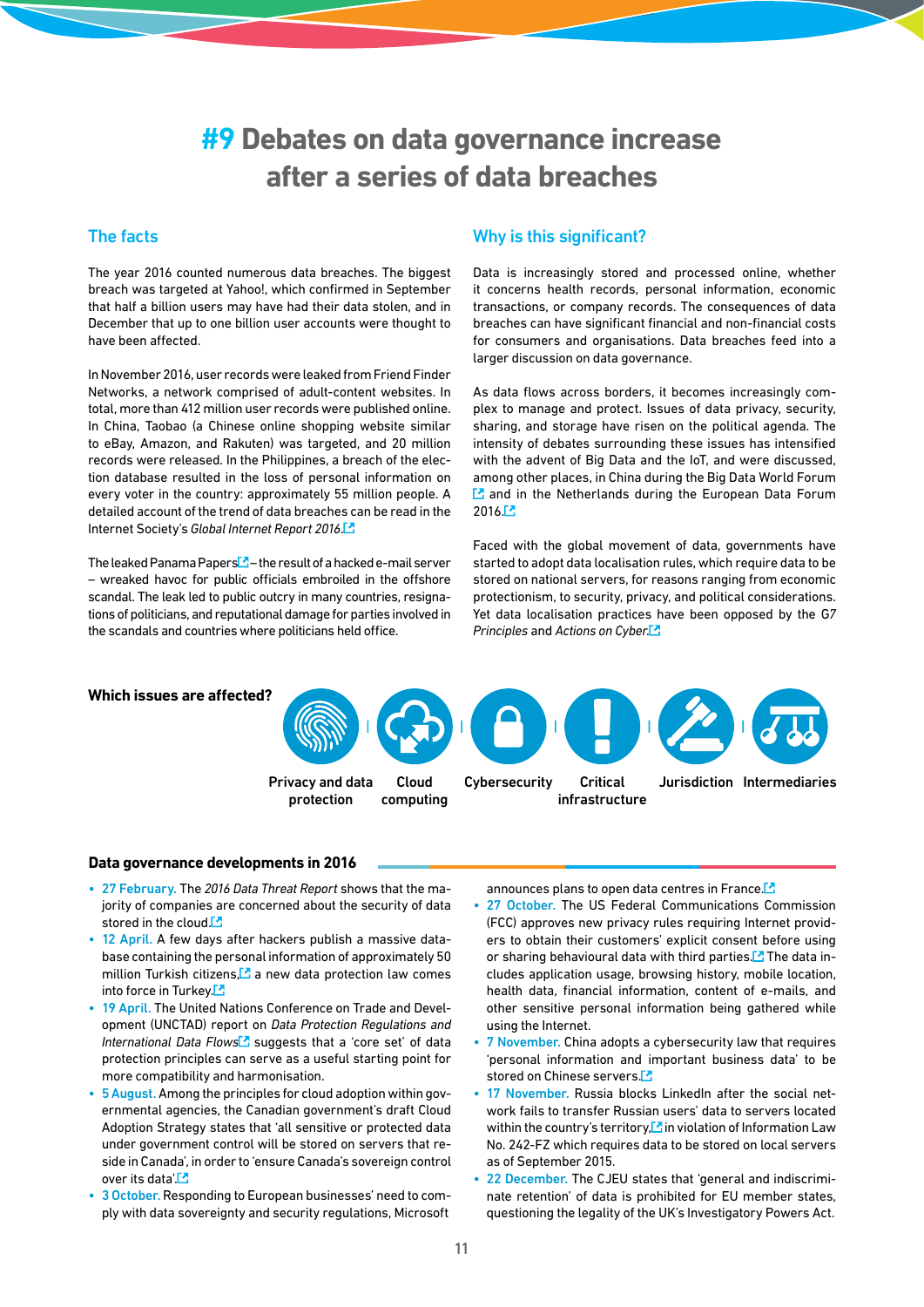## <span id="page-11-0"></span>**#10 Privacy Shield framework replaces Safe Harbour agreement**

### The facts

Five months after an agreement on a new framework for transatlantic exchanges of personal data for commercial purposes was reached between European Commission and the US[G,](http://europa.eu/rapid/press-release_IP-16-216_en.htm) the Commission approved the new Privacy Shield framework[.](http://europa.eu/rapid/press-release_IP-16-2461_en.htm)<sup>7</sup> The new framework provides a mechanism which should protect the fundamental rights of European users whose personal data is transferred beyond EU shores.

The new Privacy Shield is in response to the Court of Justice of the European Union's (CJEU) invalidation of the Safe Harbour agreement. $\Box$  The court had ruled that Safe Harbour did not adequately protect the privacy of EU citizens whose data was hosted in the USA's more relaxed privacy protection space. Towards the end of the year, the framework faced its first two legal challenges when privacy advocacy groups requested the annulment of the new framework.

### Why is this significant?

The Privacy Shield is a high-stakes issue. The lack of a policy solution on privacy could block data transfers on the main data highway across the Atlantic Ocean. It could create major consequences, from affecting businesses in Europe and the USA to millions of users of Facebook, Google, and other Internet platforms.

It was the backdrop for finding the Privacy Shield solution in such a short time-frame. Both the relevance and the fragility of this arrangement will put additional pressure on all main actors to ensure that it works in reality.

Substantively different privacy regulations between the EU and the USA will create permanent jurisdiction tension in the way data is managed.

In addition, the implementation of the Privacy Shield will be carefully monitored by other countries which tend to follow how the EU deals with the Internet industry, as was the case with countries worldwide adopting regulations on the right to be forgotten.

Transatlantic data flows and the regulations is expected to remain high on policy agendas since the flow of data across the Atlantic Ocean is vital for the global Internet industry.



#### **Timeline of developments**

- 2 February. The EU Justice Commissioner announces a new dea[l,](http://www.euractiv.com/sections/digital/commission-replaces-safe-harbour-rebranded-privacy-shield-321527) after a cabinet meeting of the EU Executive in Strasbourg. For the Commission, the key aims are 'to ensure that citizens fundamental right to protection of personal data is guaranteed when their data is transferred abroad'; and 'to allow transatlantic data flows – which are important to the economy – to continue, with the necessary safeguards['.](http://europa.eu/rapid/press-release_SPEECH-16-208_en.htm) $\Box$
- 29 February. The European Commission publishes the legal texts, including principles which companies would need to abide b[y.](http://europa.eu/rapid/press-release_IP-16-433_en.htm)<sup>12</sup>
- 13 April. The Article 29 Working Party (WP29; composed of representatives of national Data Protection Supervisory Authorities, the European Data Protection Supervisor, and the European Commission) issues its opinion, expressing concerns over commercial aspects and public authorities' ac‑ cess to the data. $\Box$  It is also concerned about the lack of clarity of the framework, the fact that key principles under EU law are not reflected therein, and the lack of sufficient independence of the Ombudsman – a new redress mechanism in the framework.
- 30 May. The European Data Protection Supervisor publishes his opinion: a more robust and sustainable solution needed[.](https://secure.edps.europa.eu/EDPSWEB/webdav/site/mySite/shared/Documents/EDPS/PressNews/Press/2016/EDPS-2016-11-PrivacyShield_EN.pdf)<sup>[2]</sup>
- 8 July. EU member states approve the Privacy Shield agreemen[t.](https://www.euractiv.com/section/digital/news/privacy-shield-agreement-signed-off-despite-vote-abstentions/)<sup>[2</sup>
- 12 July. The Privacy Shield is formally adopted by the Euro-pean Commission[.](http://europa.eu/rapid/press-release_IP-16-2461_en.htm)<sup>12</sup>
- 1 August. US companies can sign up for the framework. The US DoJ will evaluate applications and monitor companies for compliance.
- 16 September. The Privacy Shield is challenged, as Digital Rights Ireland, an Irish privacy advocacy group, files for the annulment of the Commission's Adequacy Decision in front of the Luxembourg-based General Cour[t.](http://curia.europa.eu/juris/document/document.jsf?text=&docid=185146&pageIndex=0&doclang=en&mode=lst&dir=&occ=first&part=1&cid=611733)<sup>12</sup>
- 20 November. The Privacy Shield faces a second legal challenge.<sup>1</sup> French privacy advocacy group La Quadrature du Net, non-profit Internet service provider French Data Network, and its Federation FDN industry association, are objecting to the restrictions on US surveillance activities, in particular the bulk collection of data, and the purposes for which the data can be use[d.](https://www.diplomacy.edu/blog/privacy-shield-challenged-second-time) $\square$

#### **Resources**

Read more about the Privacy Shield's seven principle[s,](https://www.diplomacy.edu/blog/eu-us-privacy-shields-seven-principles) and the legal challenges the framework is facin[g.](https://www.diplomacy.edu/blog/privacy-shield-challenged-second-time) [3]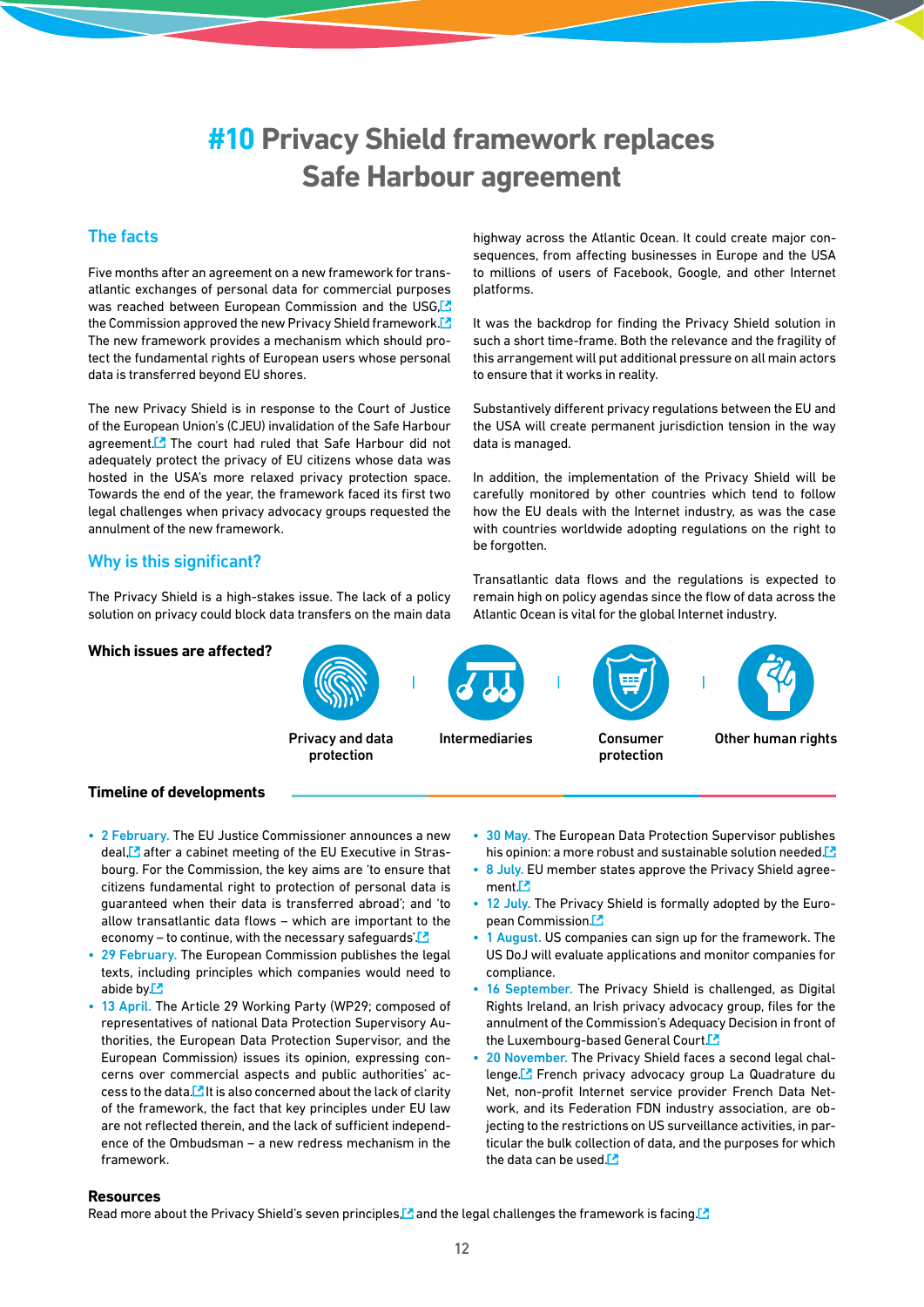### <span id="page-12-0"></span>**#11 Courts rule on privacy, data protection, and data retention**

### The facts

The Apple/FBI case brought the interplay between privacy and security into sharper focus, as facilitating access to the phone would have had endangered the rights of users worldwide. While the case was resolved before the courts could rule on it, other judgments throughout the year further shaped the application of the right to privacy for users in different countries.

One of the main judgments was a CJEU ruling which prohibited general and indiscriminate retention of data by providers of electronic communications services. $\blacksquare$  The court ruled that access to the retained data by the government should be restricted for the purpose of preventing and detecting serious crime, and must be subject to prior review by a court or an independent authority.

The ruling also stated that notice must be given to the individuals affected by the retention, as soon as such notice no longer jeopardises any investigation, to enable them to exercise their legal rights, if necessary.

A new UN resolution on the right to privacy called on states to refrain from requiring companies to take steps that interfere with the right to privacy in an arbitrary and unlawful way, and to inform users about company policies that may impact their right to privacy. $\Box$  The first report of the Special Rapporteur on the Right to Privac[y](http://digitalwatch.giplatform.org/sites/default/files/A-HRC-31-64.pdf) identified seven areas for in-depth thematic studies, and proposed a ten-point action pla[n.](http://digitalwatch.giplatform.org/events/human-rights-council-%E2%80%93-31st-session#srprivacy)<sup>12</sup>

The protection of children's rights in the digital environment, including the protection of children's privacy, is one of the priorities of the Council of Europe's Strategy for the Rights of the Child (2016–2021[\).](https://rm.coe.int/CoERMPublicCommonSearchServices/DisplayDCTMContent?documentId=090000168066cff8) UNCTAD's report on *Data Protection Regulations and International Data Flows* suggests that a 'core set' of data

protection principles can serve as a useful starting point for more compatibility and harmonisation of rules[.](http://unctad.org/en/PublicationsLibrary/dtlstict2016d1_en.pdf)<sup>[2]</sup>

The EU's tough stance on privacy landed Facebook in hot water after the company was accused of providing misleading information on its takeover of WhatsApp.<sup>[24</sup>] Although Facebook had informed regulators that it would not be able to match Facebook accounts with WhatsApp accounts, a privacy policy change in August meant that matching data and sharing user accounts could be done automatically.

### Why is this significant?

The landmark judgment on data retention called into question the UK's newly enacted Investigatory Powers Act, also referred to as the Snoopers' Charter, and legislation in other EU countries that allow for indiscriminate retention of data. The Investigatory Powers Act, enacted in November, was one of the most vividly debated bills in 2016, mostly due to the controversial sections on mass surveillance.

The court's ruling set a new precedent for the EU member states' data retention regimes, with particular implications for the UK Act. Although it is unclear how the government will respond, activists have already called on the government to make changes to the Act to comply with the ruling. $\Box$  The fact that the UK is expected to leave the European Union in the near future adds to the uncertainty.

The other developments are a strong reminder of the interplay between privacy, consumer protection, surveillance, and cybersecurity. Stakeholders need to balance various interplays, such as that between the government's need to protect its citizens and the user's right to privacy, and that between surveillance and data protection.

### **Which issues are affected?**





Privacy and data Intermediaries Other human rights protection





### **Main privacy‑related judgments**

- 12 January. In another ECHR judgment, the court rules that Hungary's surveillance of private individuals on anti-terror grounds is illegal[.](http://hudoc.echr.coe.int/eng?i=001-160020)<sup>[2]</sup>
- 12 January. The European Court of Human Rights (ECHR) rules that private communications made during office hours may be read by employers.<sup>7</sup> With six votes to one, the Court ruled that it is not unreasonable for an employer to want to

verify that employees are completing their professional tasks during working hours.

• 19 October. The CJEU rules that the dynamic IP address of a website visitor constitutes personal data, in specific circumstances. $\Box$  The operator of a website may have a legitimate interest in storing certain personal data relating to visitors to that website in order to protect itself against cyber-attacks.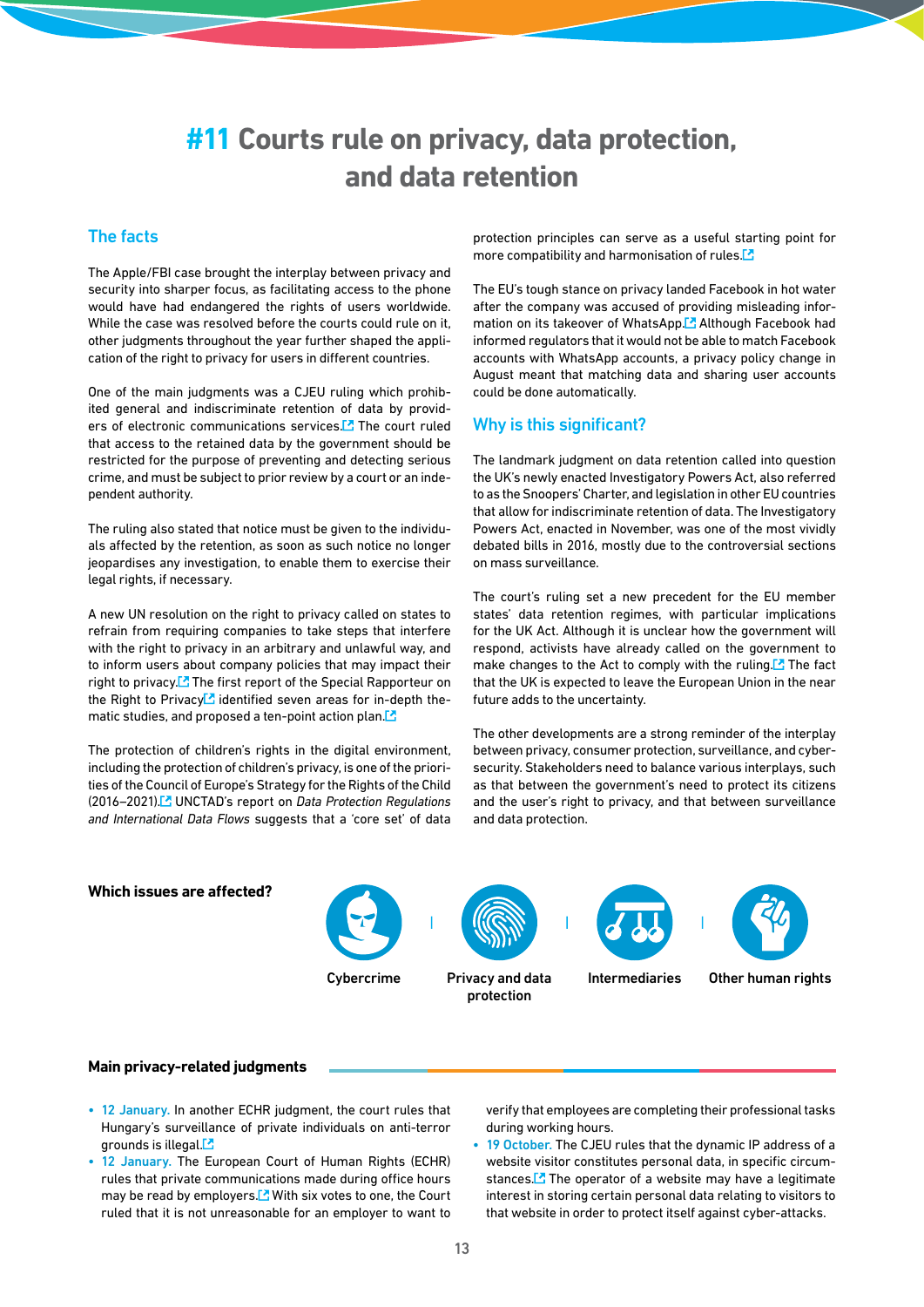### **#12 Fragmentation and restrictions to Internet services continue**

### <span id="page-13-0"></span>The facts

In the past year, several restrictions to Internet services were reported worldwide. Political turmoil, content control, refusal to hand over users' data, and breach of localisation laws were among the reasons for disruptions in the services, amid concerns over freedom of expression.

The 2016 *Freedom of the Net* report confirmed that Internet free‑ dom continued to declined for the sixth consecutive year, $\Box$  with communication apps being particularly targeted. The report assesses government involvement in targeting social media and communication apps, and looks into the unprecedented penalties that social media users face, the more diverse content which governments are censoring, security measures that threaten free speech and privacy, and online activism in general.

In July, the UN Human Rights Council (UNHCR) passed a significant resolution condemning unequivocally 'measures to intentionally prevent or disrupt access to or dissemination of information online in violation of international human rights law', and called on countries to refrain from and cease such measures. $\Box$  The resolution reaffirmed that human rights must also be protected online.

### Why is this significant?

Internet freedom has been increasingly under threat for many years. With the emergence of mobile apps, and their popularity as a communication tool, authorities turned to restrict access not only to websites or services, but to apps such as WhatsApp.

In other cases, Russia's suspension of LinkedIn sent clear signals that non‑compliance with localisation laws would not be ignored. Brazil's requests for user data from WhatsApp reminded the global community of the Apple/FBI controversy. The suspension of service and the detaining of a Facebook employee, however, was viewed as disproportionate.

### **Which issues are affected?**





Intermediaries

### **Restrictions to Internet services**

- 17 February. Indonesia's Information Ministry blocks Tumblr due to concerns over pornographic content. $\Box$  Access to 477 websites are blocked due to adult material. The country also blocks Netfli[x](http://www.bbc.com/news/technology-35429036)  $\Box$  and urges social media sites to remove gay emojis (small digital images or icons used in electronic communication) as it considers the issue to be 'a matter of political stability['.](http://foreignpolicy.com/2016/02/12/indonesian-official-gay-emojis-could-cause-civil-unrest/) $\Box$
- 1 March. In Brazil, Facebook's Latin America Vice-President is detained after WhatsApp's (a Facebook subsidiary) refusal to hand over data to the authorities in relation to a drug trafficking case. $\blacksquare$  The Vice-President is accused of 'repeated non‑compliance'; Facebook calls the police actions 'extreme and disproportionate'. The case continues in May when a Brazilian judge orders a country-wide shutdown of WhatsApp for 72 hours, which is repeated a few months later; $\boxed{\cdot}$  in July, a Brazilian court orders that Facebook's funds be frozen.
- 2 March. Morocco's National Telecommunications Regulatory Agency imposes a ban on VoIP services, over the lack of necessary licences by the providers to operate in the countr[y.](http://www.moroccoworldnews.com/2016/03/181130/meditel-says-decision-to-ban-voip-services-was-made-by-moroccos-anrt/)<sup>7</sup> The authority lifts the ban in November, basing its decision on an evaluation of the telecom national and international market, the legal context, and the overall implications for consumers.
- 14 March. A Turkish court bans access to Facebook and Twitter after the car bombing in Ankara, in an effort to prevent users from sharing images of the attack. $\Box$  Broadcast media is also banned from covering aspects of the attack[.](https://www.rt.com/news/335468-ankara-blast-websites-ban/)<sup>[2]</sup>
- 1 April. The North Korean government announces that it is blocking Facebook, YouTube, Twitter, and South Korean website[s. A](http://www.ndtv.com/world-news/north-korea-now-blocking-facebook-twitter-other-websites-1292887)lthough few North Koreans have access to the Internet and can usually only see a 'sealed-off, government-sanctioned intranet', **F** foreigners in North Korea have had almost unrestricted access to the Internet.
- 21 July. Internet traffic in Turkey is significantly slowed down in the aftermath of an attempted coup.<sup>17</sup> Following social unrest in November, access to social media networks is blocked 'for security reasons'. $\Box$  The blocking came after representatives of the pro-Kurdish Peoples' Democratic Party were detained. Shortly after the arrests, social unrest hit Diyarbakir, the largest city in Turkey's mainly pro-Kurdish south-east region.
- 16 October. In Montenegro, the regulator orders telecom operators to prevent access to WhatsApp and Viber on election day, allegedly because of users' complaints over 'unwanted communication['.](https://techcrunch.com/2016/11/17/linkedin-is-now-officially-blocked-in-russia/)<sup>[2</sup>
- 7 November. Russia blocks LinkedIn after the network fails to transfer Russian users' data to servers located in national territory, in violation of the law. $\Box$  The decision is issued by Russia's communications regulator, Roskomnadzor, following a decision from the Moscow city court. Russia has described its rule on localised servers as a way of protecting users' personal data.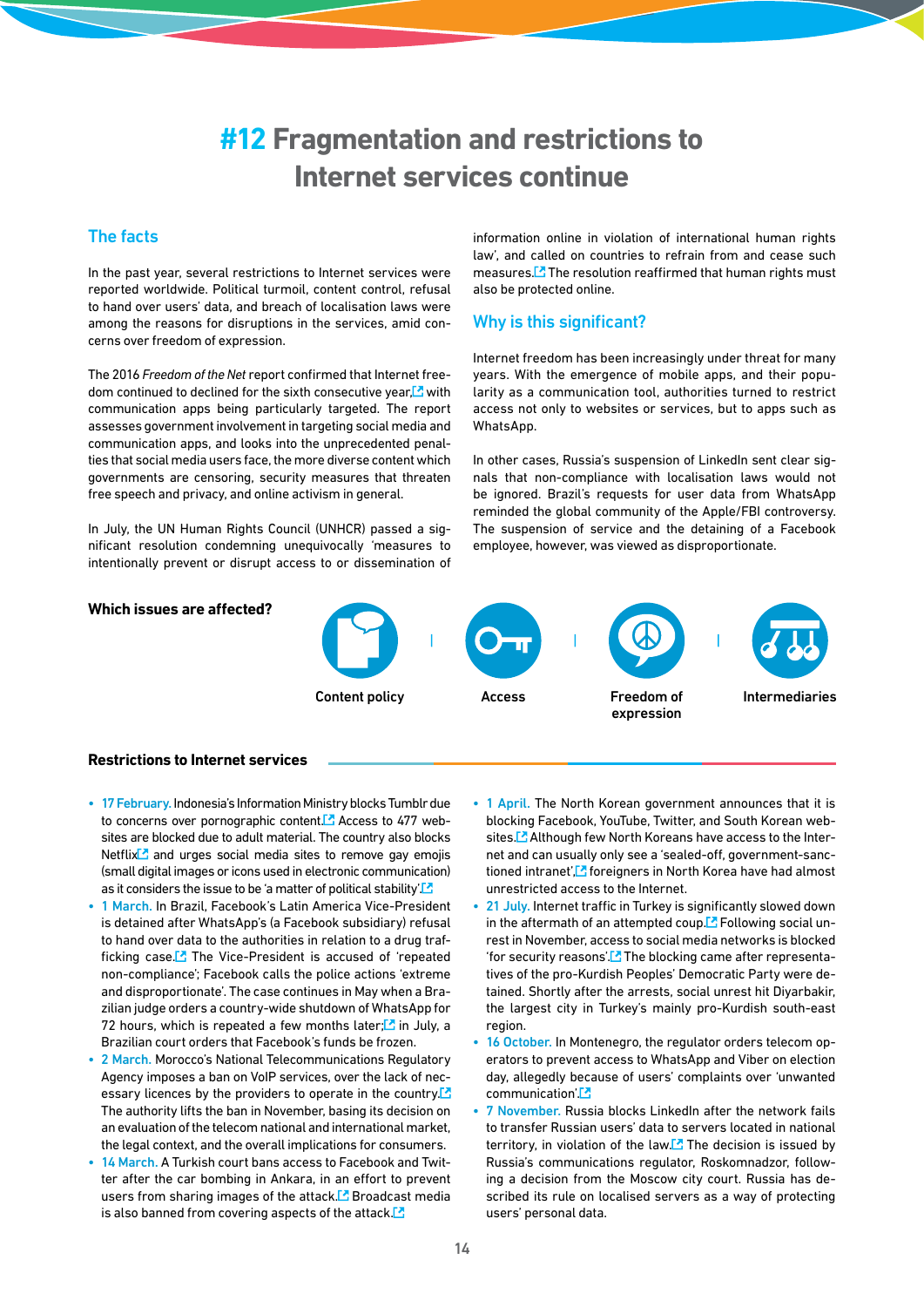## <span id="page-14-0"></span>**#13 New guidelines on net neutrality emerge alongside fresh debates on zero‑rating**

### The facts

In comparison with previous years, debates on net neutrality and zero-rating were not as prominent. Nonetheless, significant developments took place around the world and are expected to continue in the coming months, as more companies seek zero-rating practices to attract customers.

In Europe, the EU's net neutrality rules came into effect in April, following the adoption of Regulation (EU) 2015/2120 in November 2015. Inder these rules, all traffic must be treated equally. Blocking, throttling, and discriminating against Internet traffic by Internet service providers (ISPs) is not allowed. In August, after a period of vibrant public discussion, the Body of European Regulators for Electronic Communications (BEREC) published its guidelines on the implementation of the rules by national regulatory authorities (NRAs[\).](http://berec.europa.eu/eng/document_register/subject_matter/berec/regulatory_best_practices/guidelines/6160-berec-guidelines-on-the-implementation-by-national-regulators-of-european-net-neutrality-rules)<sup>[2]</sup>

In the USA, Facebook initiated talks with government officials over plans to launch Free Basics in the country, $\Box$  reigniting the debate on zero‑rating practices. Internet companies called on the FCC to publish its evaluation of zero-rating practices, which the FCC determines on a case-by-case basi[s.](http://www.stayopenfcc.org/letter.pdf)  $\Box$  FCC chairman Tom Wheeler, a strong supporter of net neutrality, announced his resignation, due to take effect on 20 January; $\Box$  members of the Commission disclosed their plans to work on revising the net neutrality rules adopted by the FCC in 201[5.](http://transition.fcc.gov/Daily_Releases/Daily_Business/2016/db1219/DOC-342677A1.pdf)

In India, the regulator banned Free Basics after months of discussions. Fresh debates were sparked in other countries.

### Why is this significant?

In the EU, BEREC's guidelines were highly anticipated, especially since the 2015 regulation remained silent over zero‑rating practices. While not expressly forbidden, the guidelines shed a clearer light on which practices would be in breach of the regulations. As expected, the guidelines were received with enthusiasm by Internet activists, but with a degree of reticence by telecom operators, who argued that many of their concerns had not been taken into account  $\square$ 

The assessment of such practices will now be carried out by NRAs, which places EU countries in a similar position to the USA. The positions taken by each will most likely be monitored closely as the rules are put into practice. It also remains to be seen whether Facebook's Free Basics will be introduced in the USA, despite being strongly opposed in India and Egypt.

In the USA, the FCC chairman's departure may be a blow for net neutrality. His resignation could pave the way for a new battle over net neutrality, especially considering that members of the Commission have already disclosed their plans to revise the FCC's 2015 rules.



#### **Other developments**

- 13 January. The Council of Europe's net neutrality recommendation underlines that 'Internet users' right to receive and impart information should not be restricted by means of blocking, slowing down, degrading or discriminating Internet traffic[.'](http://www.euractiv.com/section/digital/news/internet-activists-hail-historic-eu-net-neutrality-rules/)
- 8 February. After months of intense debate, India's Telecom Regulatory Authority opposes Facebook's Free Basics: 'No service provider shall offer or charge discriminatory tariffs for data services on the basis of content', declared the institution<sup>[2]</sup>
- 14 October. The Dutch Parliament's revised net neutrality law is seen as too severe; the GSMA, a trade body that represents the interests of mobile operators worldwide, believes it will stifle innovatio[n;](http://www.gsma.com/newsroom/press-release/gsma-warns-dutch-net-neutrality-law-conflict-eu-regulation/)[2]
- 17 October. In a letter sent to the FCC, 76 public interest and civil rights groups ask the agency to protect the open Internet and the rights of consumers in the digital age. $\Box$  They ask

the FCC to adopt privacy rules that would request broadband providers to protect the privacy of their customers (which the FCC doe[s](https://www.fcc.gov/document/fcc-adopts-broadband-consumer-privacy-rules) $\Box$ ), and to prohibit commercial practices that involve abusive data caps and zero-rating plans that breach the net neutrality principles.

- 1 November. The Canadian telecom regulator holds a public consultation on 'differential' Internet pricing, following complaints over zero-rating practice[s.](http://news.gc.ca/web/article-en.do?nid=1145189)<sup>1</sup>
- 7 November. Debate is likely to resurface also in the UK after a major telecom operator introduces a zero-rating data pla[n.](http://www.theverge.com/2016/11/7/13548910/virgin-media-zero-rating-uk-europe)<sup>12</sup>
- 15 December. The FCC's chairman announces his resignation. The net neutrality debate is likely to resurface as two Republican members of the FCC disclose their plans to work on revising FCC rules[.](http://transition.fcc.gov/Daily_Releases/Daily_Business/2016/db1219/DOC-342677A1.pdf)<sup>[3]</sup>
- 23 December. The Dutch Consumer and Markets regulator bans T‑Mobile Netherlands' zero‑rating practices, introduced by the company in Octobe[r.](http://www.reuters.com/article/us-deutsche-telekom-netherlands-regulato-idUSKBN14C0LS)<sup>1</sup>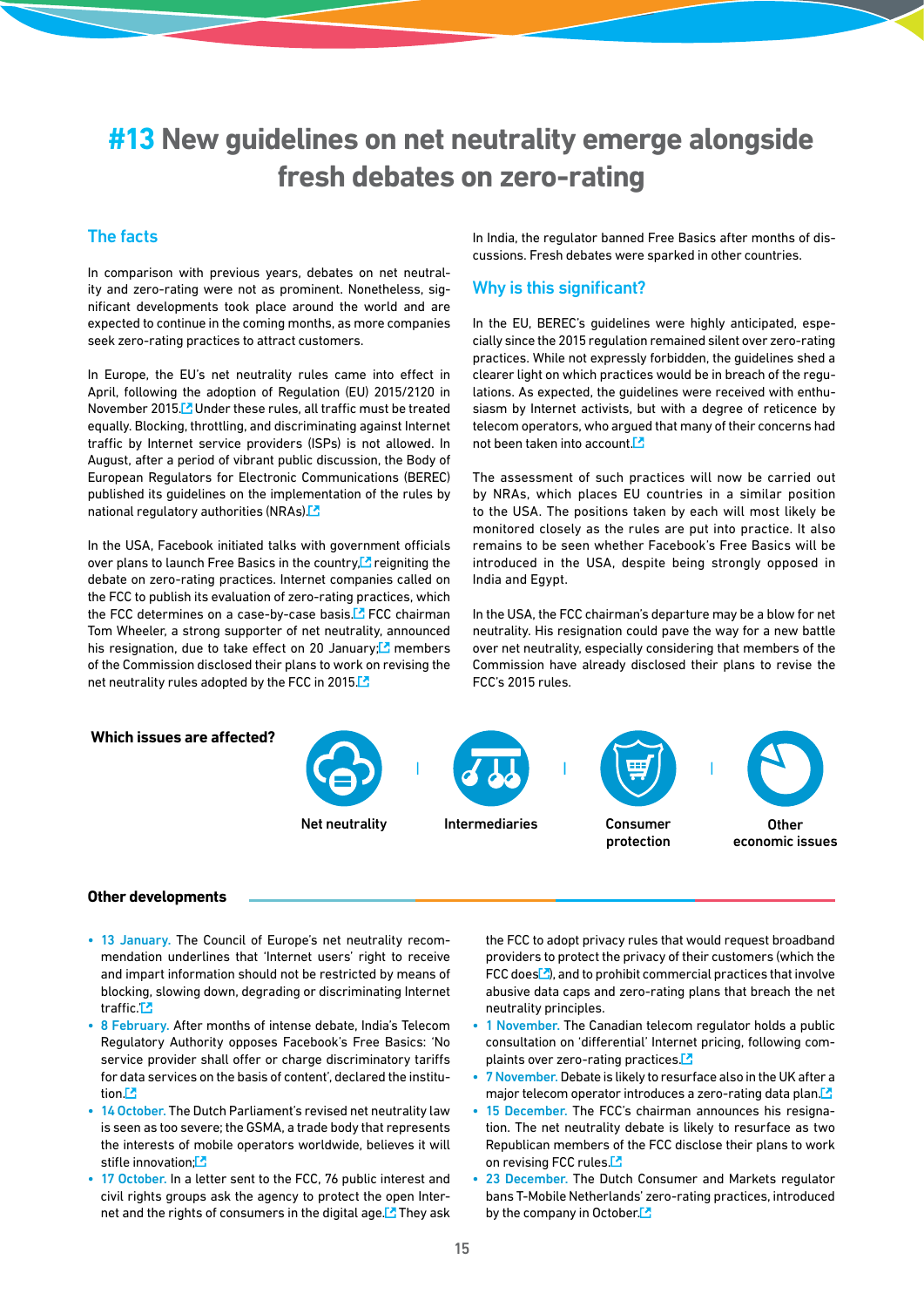### <span id="page-15-0"></span>**#14 Digital revolution fosters economic growth**

### The facts

'Globalization is good... when trade stops, war comes', said Jack Ma, chairman of Alibaba, on the margins of the G20 Hangzhou Summit in September. Alibaba is the biggest e-commerce company in China, which saw a boom in the retail market over the last 12 months. Leveraging the emerging market position, China together with Pakistan introduced a potential solution for a stalemate in e-commerce negotiations, during the World Trade Organization (WTO) Council for Trade in Goods meeting, by proposing to work on the promotion and facilitation of cross‑border trade in goods enabled by the Interne[t.](http://digitalwatch.giplatform.org/sites/default/files/110.pdf)<sup>1</sup>

2016 was also notable for intense negotiations around trade‑related plurilateral agreements, such as the Trans‑Pacific Partnership (TPP) or Trade in Services Agreement (TISA), in parallel with strong opposition from civil society activists. Among the controversial provisions of such treaties are those related to digital policy: cybersecurity, net neutrality, data localisation, and cryptography.

### Why is this significant?

The digital revolution is expected to play a key role in fostering economic growth in the coming years. This has been recognised, for example, by the G20 Communiqué from the 2016 Hangzhou Summit. $\Box$  Among the new business models enabled by ICTs, e‑commerce has been considered key to fostering development and achieving the SDGs. Business-to-business e-commerce is valued over US\$19 trillion and business‑to‑consumer already accounts for over US\$2 trillion. If small companies in developing regions are connected to the Internet, they can enjoy access to the global market, fostering inclusion and development. For the potential of e-commerce to be fully realised, however, proper regulatory frameworks need to be in place. Given the cross‑border nature of e‑commerce, these enabling conditions should also be discussed and harmonised on a global level, through the work of the many international organisations that play a role in the development of aspects related to digital trade.

Issues related to e‑commerce fall into two policy circles. In the first, there are organisations that directly deal with e-commerce, such as UNCTAD, which focuses on trade and development, and the OECD, which is responsible for carrying out a wide range of e-commerce activities.

In the second circle, there are organisations dedicated to other policy issues that affect e-commerce, including the World Intellectual Property Organization (WIPO), the ITU, and the International Organization for Standardization (ISO). The UNHCR focuses on privacy, which is relevant for the movement of data, an important aspect of e-commerce. There is a growing understanding that the WTO could play an important role in e-commerce.

WTO member states seem to be divided between those that express a readiness to start delineating outcomes from the discussions on e‑commerce and those that believe it is too early to draw any conclusions. Among the latter are many developing countries who see e‑commerce as a new issue, not included in the priorities set by Doha. According to them, access to infrastructure and e-literacy skills – which would allow developing countries to make e‑commerce flourish – need to be discussed before the development of multilateral rules for e-commerce.

In addition, traditional digital policy issues are being included in the multilateral trade agenda. An exchange of views among WTO member countries mapped the trade-related aspects of e-commerce that would fall under the remit of the WTO, including issues such as network neutrality, data localisation, interoperability, and encryption.

### **Which issues are affected?**



Net neutrality Cybersecurity Taxation E-commerce





**Relevant developments**

- 27 July. UNCTAD launches the eTrade for All initiative, aimed at boosting the progression of e‑commerce in developing countrie[s.](http://unctad.org/en/pages/PressRelease.aspx?OriginalVersionID=308)<sup>[3]</sup>
- 6 September. G20 leaders stress the role of the digital economy for growth and development and the new industrial revolutio[n.](http://www.diplomacy.edu/blog/digital-policy-issues-emphasised-g20-leaders%E2%80%99-summit)<sup>12</sup>
- 7 November. China's ne[w](http://www.reuters.com/article/us-china-parliament-cyber-idUSKBN132049) cybersecurity law **P** receives criticism as it would exclude foreign companies from China, due

to requirements such as security reviews and data storage on Chinese servers. According to Human Rights Watch, the law would further restrict online freedom. Zhao Zeliang, Director of China's Cyberspace Administration, claims the law is in accordance with international trade rules.

• 17 November. China and Pakistan's 'pragmatic solution' for e-commerce proposes to work on the promotion and facilita-tion of cross-border trade in goods enabled by the Internet[.](http://digitalwatch.giplatform.org/sites/default/files/110.pdf)<sup>7</sup>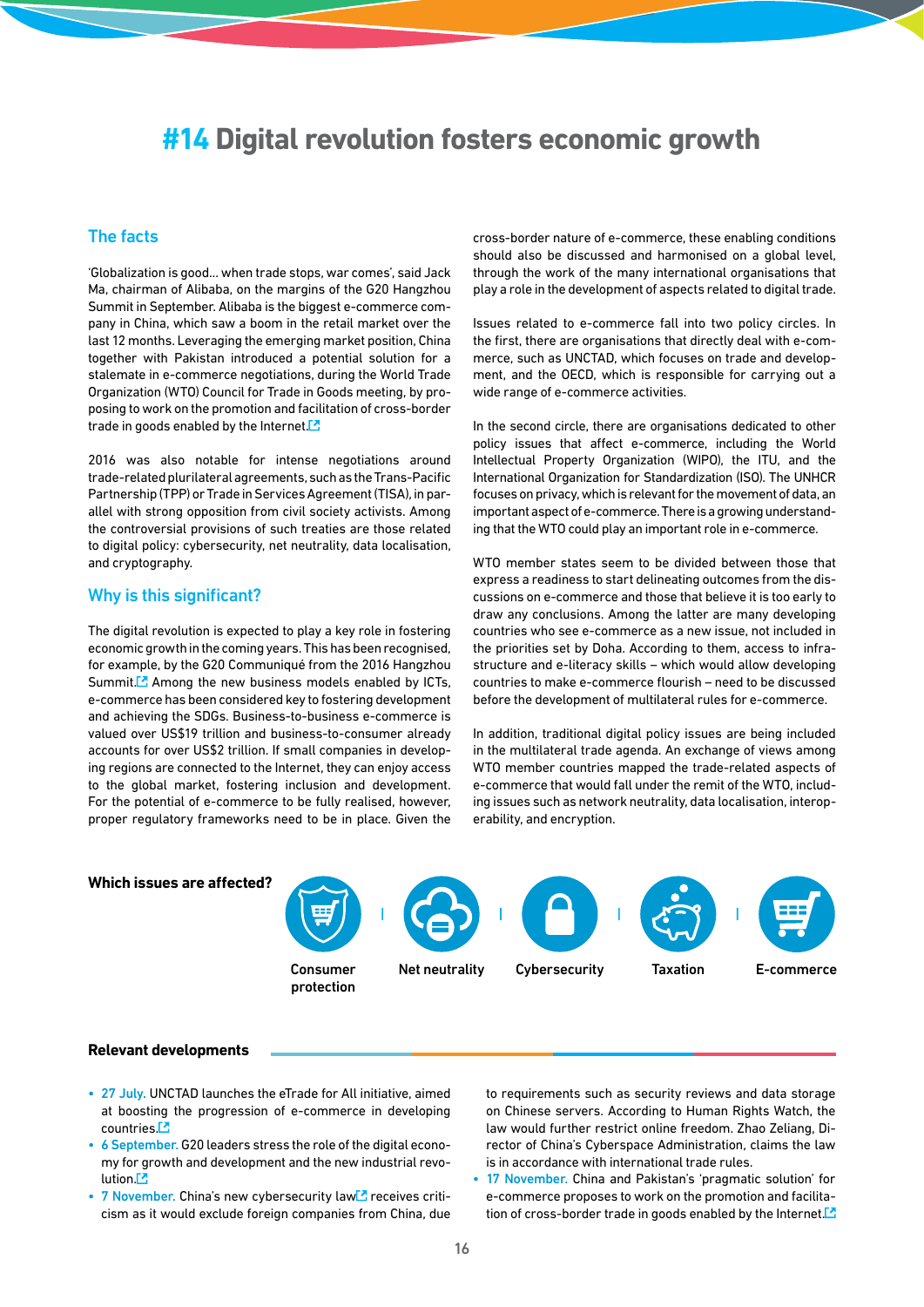### **#15 Guidelines and rulings further shape the sharing economy**

### <span id="page-16-0"></span>The facts

In recent years, the latest model in the Internet economy, the so called sharing economy, catapulted new players – such as Uber and Airbnb – into the global market.

Such businesses have taken full advantage of the opportunities offered by the Internet economy. At the same time, such models have found opposition from traditional businesses, such as taxi and hotel services. Court cases and regulation continued in an effort to determine the status of the market players.

In June, the European Commission issued new guidelines on the sharing econom[y,](http://europa.eu/rapid/press-release_IP-16-2001_en.htm)  $\Box$  aimed at reaping the benefits of new business models, and addressing concerns over the uncertainty of rights and obligations arising from the sector. The non‑binding guidelines, published as a *Communication on a European Agenda for the Collaborative Economy* Covered ways in which existing EU law should be applied to the collaborative economy.

In particular, restrictions to services such as Uber and Airbnb should be justified and proportionate. Total bans should be used as a measure of last resort to be applied only 'if and where no less restrictive requirements to attain a legitimate public interest objective can be used', the guidelines state.

Courts were faced with new issues, mostly related to Uber. In an ongoing case, a Spanish judge asked the CJEU to confirm whether Uber could be considered a transport service provider or a digital platform. Courts were also asked to confirm whether Uber drivers were employees or independent contractors.

### Why is this significant?

In 2015, companies such as Uber were hit by a large number of court cases and fierce opposition by taxi drivers over licensing, labour law, and the 'disruptive' economic model.

The European Commission's guidelines are a departure from the 'wait‑and‑see' approach adopted in recent years. They also promote a less restrictive approach than that adopted by several European countries in the past few years.

Whereas some countries initially banned Uber, for example, the Commission is recommending that bans are only adopted as a last resort.

The new business model has significant implications for labour law. Uber may be obliged to follow employment rules – including minimum wage and leave entitlement – in cases where the courts confirm that drivers are employees. The CJEU's Uber ruling in the Spanish case is expected to be delivered in 2017.

### **Which issues are affected?**





**Other** economic issues

### **Notable cases**

- 27 June. Airbnb sues the city of San Francisco over a new regulation which requires companies to crack down on illegal renting. $\Box$  The company is claiming that this kind of regulation would violate the Communications Decency Act, which gives intermediaries immunity.
- 28 July. In China, a new regulation effective from November – allows the use of private cars for taxi rides, under certain conditions. $\Box$  These require drivers to have at least three years' driving experience; vehicles to be equipped with safety features, including alarms and GPS; and vehicles to have no more than seven seats.
- 28 October. In a landmark ruling, a UK employment tribunal rules that Uber drivers are employees and should enjoy workers' rights. $\square$  This means that drivers are entitled to a

national minimum wage, to leave and sick benefits, and to other statutory benefits. Uber argued that it considered itself to be a tech company rather than a transport one, and that its drivers were self-employed contractors. 'Any driver who has the app switched on' and is in the area they are allowed to work and is able to 'accept assignments' is 'working for Uber under a "worker" contract.'

19 December. Uber and Express Group, Indonesia's second largest taxi company, partner up for a three-month tria[l.](https://techcrunch.com/2016/12/19/enemies-no-longer-uber-strikes-partnership-with-indonesias-second-largest-taxi-firm/?ncid=rss) $\Box$ The partnership will allow Uber to increase its pool of cars in the Indonesian capital, Jakarta, while the taxi drivers will enjoy more business. The partnership comes after thousands of Express Group drivers staged a protest, earlier in 2016, to demand a ban on Uber.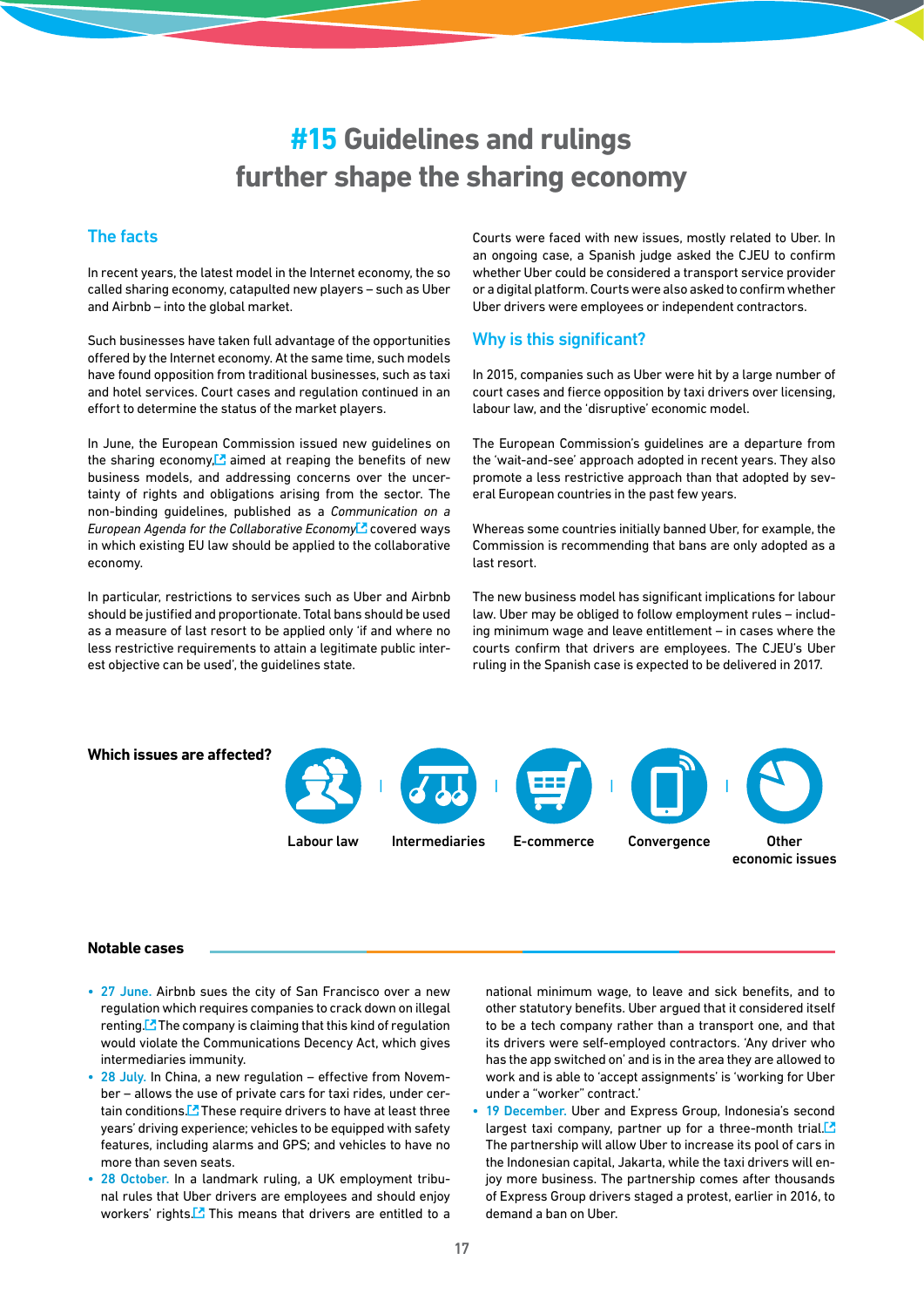### <span id="page-17-0"></span>**#16 Companies hit by tax bills and investigations**

### The facts

On 31 August, the European Commission ordered Apple to pay the Irish state up to €13 billion in taxes, after an investigation into Apple's 'sweetheart tax' granted by Ireland. $\Box$  According to EU competition officials, the Apple‑Ireland agreement resulted in unlawful state aid. Throughout the year, a number of countries sought to investigate Internet companies for potentially unpaid tax bills related to revenues generated within the country.

### Why is it significant?

In this era of austerity, governments under fiscal pressure have been looking to the fast-growing Internet economy as a way to boost state coffers. Governments are likely to pursue taxation of the Internet economy in two directions. First, they will put additional pressure on the Internet industry to pay taxes as

other industries do. The EU tax-fine of Apple is one example. Secondly, governments will look for ways and means to tax new types of Internet industries, such as Uber and Airbnb.

There will be increasing pressure, especially in the EU, on countries that try to strike tax deals with the Internet industry. National governments will try to 'normalise' taxation of the Internet industry by ensuring that taxes are paid in jurisdictions with the most relevant element of Internet transactions (such as the country where the Uber drive was performed).

Such an approach would be in accordance with the OECD Ottawa principles for e‑commerce taxation that specify the 'destination' principle for taxation, focusing on consumer of e‑commerce services.

As with any taxation, the impact can be complex, affecting eco-nomic dynamics and job creation[.](http://www.apple.com/uk/customer-letter/)<sup>1</sup>



#### **Other tax investigations**

- 7 April. According to Reuters, Indonesia's tax office will examine the tax reports of Yahoo!, Twitter, Google, and Facebook. Finance Minister: 'Revenue from ads should be part of those taxable by us… we will be serious in straightening up taxes on digital economy.<sup>'[2]</sup>
- 1 August. An investigation by the US Internal Revenue Service concludes that Facebook faces a \$3–5 billion tax bill related to the transfer of assets to Ireland.<sup>"</sup> Facebook responds that it 'complies with all applicable rules and regulations in the countries where [it] operate[s]'.
- 19 August. Taiwan requests Uber Technologies to pay a sales tax bill of around \$6.4 million, partly due to the government's new tax regime on global online service providers.<sup>M</sup> Uber rejects the allegation that it owes taxes to the government of Taiwan, and argues that it 'is meeting all of its tax obligations under relevant local laws'.
- 16 September. The Indonesian government is to launch an investigation into Google over alleged unpaid taxes from its advertising revenue. $\blacksquare$  It is also reported that the authorities may issue Google a tax bill of more than \$400 million in un-paid taxes for 201[5.](http://uk.reuters.com/article/uk-indonesia-google-idUKKCN11P0OY)
- 10 October. Facebook pays £4.2 million to the UK tax authorities. In April, the company ceased routing advertising sales through Ireland, which could lead to a large increase in tax paid to UK authorities for 201[6.](http://www.bbc.com/news/business-37600891) Skepticism arises following a decision by the tax authorities to award the company a tax credit of £11.3 million, 'which it can use to cut its future bills from HM Revenue and Customs['.](http://www.dailymail.co.uk/news/article-3829952/Row-tax-paid-Facebook-reignited-company-received-11-3m-tax-credit-just-months-promising-pay-more.html)<sup>[2]</sup>
- 23 November. Google is expected to reach a tax settlement with the Indonesian government, paying back taxes and fines.<sup>7</sup> A month later, reports announce that Google's settlement offer was deemed too small by the Indonesian government, and a deal will not be reached in 2016. <sup>1</sup> Because we couldn't reach a settlement, the investigation continues. Now we want Google to open its books and the tax office will calculate the tax owed,' the main investigator explains.
- 21 December. Sellers on Amazon and eBay reportedly evade millions of pounds in value added tax (VAT) in the run‑up to Christmas, leading British Members of Parliament to launch an investigation.<sup>1</sup> According to the UK government, VAT evasion in online shopping is a 'very big issue', costing about £1.5 billion a year in lost tax.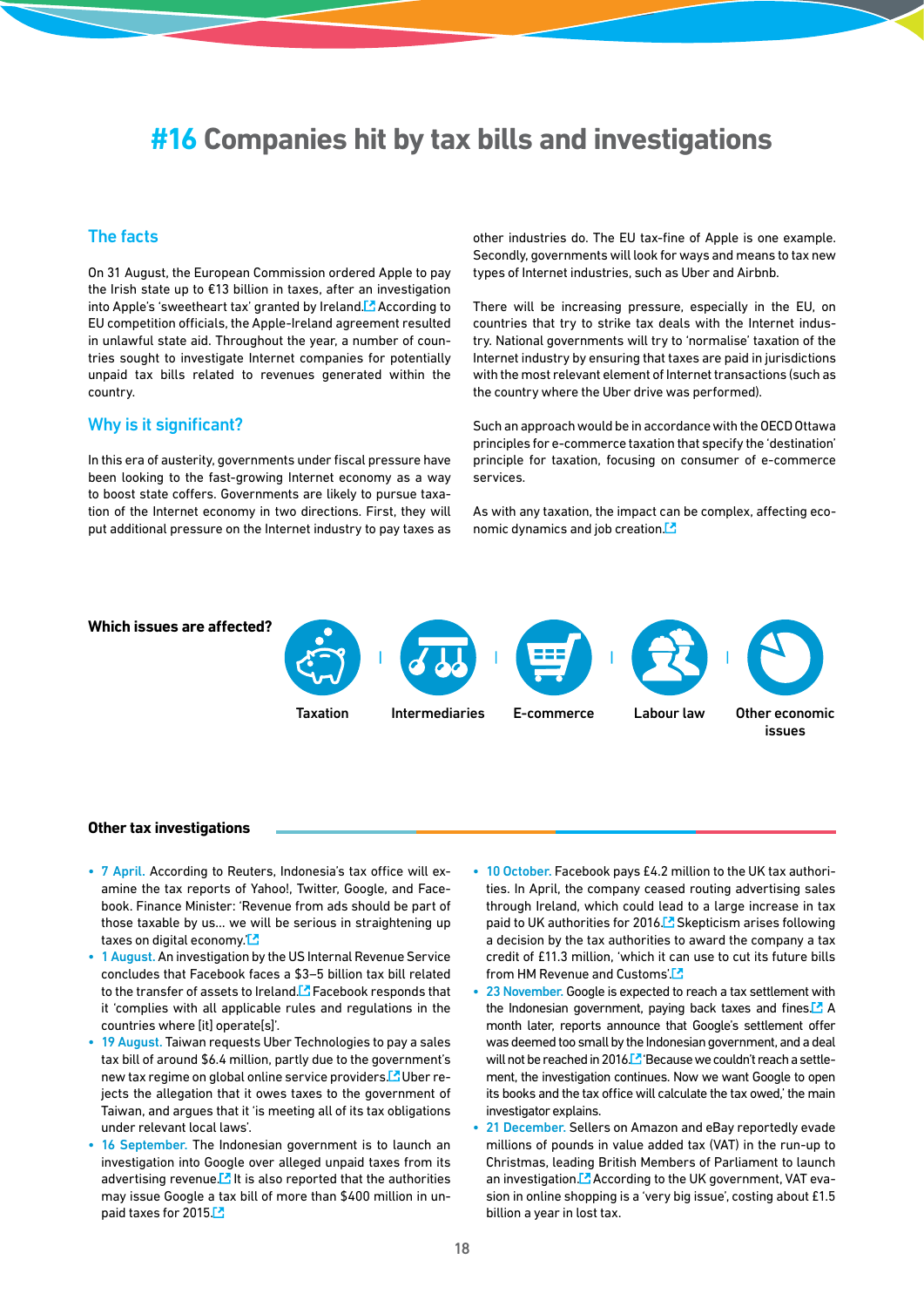### <span id="page-18-0"></span>**#17 Court cases tackle intellectual property rights**

### The facts

IPR and the role of intermediaries in copyright infringement were the subject of several court cases and other developments.

Google's Java case was a major win for proponents of the fair use principle. The notion of fair use allows individuals to copy content, under certain terms, without the need to request permission from the author. Several other judgments, such as the Vimeo judgment, were significant for IPR.

In the EU, new copyright proposals by the European Commission,  $\Box$  [h](http://digitalwatch.giplatform.org/updates/commission-proposes-new-copyright-rules)owever, were met with mixed reactions. The proposals are aimed at modernising copyright rules, setting out clearer rules for all stakeholders. Among the priorities are to offer better access to content online and across borders, and to create a fairer and more sustainable marketplace for creators and press.

While the Commission's President believes that the aim is for authors to be paid fairly for their work, $\Box$  Google believes there are worrying elements. 'Today's proposal suggests that works including text, video, images and more must be filtered by online services. This would effectively turn the Internet into a place where everything uploaded to the web must be cleared by lawyers before it can find an audience.<sup>' $\Box$ </sup>

Mozilla shared a similar concern, $\Box$  explaining that the proposals do not effectively address exceptions to copyright law, such as panorama, parody, remixing, user-generated content, and fair use. Several groups of authors and artists have also expressed concern.

### Why is this significant?

The judgments confirm the general notion that an Internet intermediary cannot be held responsible for hosting materials that breach copyright if the intermediary is not aware of the violation.

Google's Java case also confirmed the fair use principle, in the public's interest, especially in an important area such as technical development.

The EU's copyright proposals can be seen as a stricter approach to protect the rights of authors.

The proposals indicate that such rights are protected through a filtering system, which can affect the balance between IPR and public interest. Implementing such a system may require further shaping of intermediary responsibility in the field of copyright infringements; at the same time, it may also risk creating a complex system of content control.

**Which issues are affected?**









#### **Main IPR rulings**

- 26 May. Google wins a major US court battle brought by software firm Oracle over Google's use of Java in its Android smartphone operating system. $\Box$  The San Francisco jury rules that Google's use of the software amounted to 'fair use' as it was part of a larger system which the tech giant created for a new purpose. The news was welcomed by developers who generally rely on free access to application programming interfaces (APIs) to develop third-party services.
- 17 June. A US appeals court decides not to prosecute video-sharing website Vimeo for copyright infringements for 'unknowingly hosting older music uploaded by its users'. $\Box$  The case is a positive development for online platforms, but a blow for record labels looking for broader protection.
- 9 September. Following the earlier advice of the Advocate General, the CJEU rules that operators of websites linking to ma-

terials that infringe copyright can be found guilty of copyright infringement if the operators knew or could reasonably have known that the material constituted an infringement.<sup>7</sup> Operators would be presumed to know about the infringements if the links were provided for 'the pursuit of financial gain'. Activists argue that the ruling infringes on Internet freedoms, and that sites should not be responsible for the content of the links they refer to.

• 15 September. In another judgment, the CJEU rules that a business offering free Wi‑Fi to customers cannot be held liable for copyright infringements by users.<sup>M</sup>[F](http://curia.europa.eu/juris/document/document.jsf?text=&docid=183363&pageIndex=0&doclang=en&mode=req&dir=&occ=first&part=1&cid=816744)ollowing the Advocate General's advice, the court rules that the service provider cannot be held liable as long as it did not initiate the offending data transmission, select its recipient, or select or modify the information in that transmission.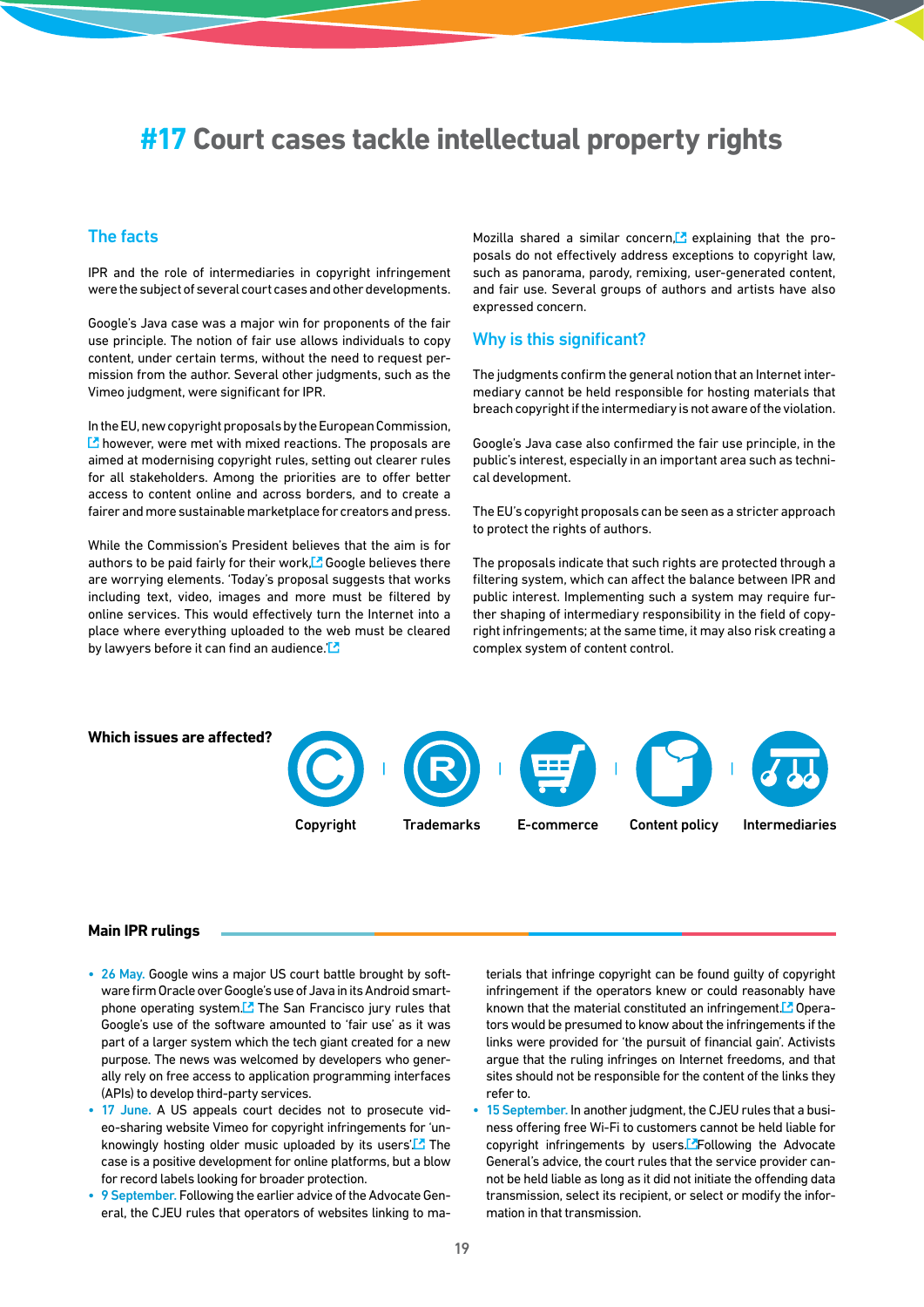### <span id="page-19-0"></span>**#18 Fake news and filter bubbles make the headlines**

### The facts

In the lead‑up to and aftermath of the US Presidential election, the role of intermediaries in the spread of fake news attracted attention. Internet companies faced a backlash over the spread of false information on their platforms, prompting them to introduce changes to their policies.

The German chancellor Angela Merkel's comments on filter bubbles also focused on the role of intermediaries in the dissemination of information. Without entering into the merits of responsibility, she urged platforms to reveal their search engine algorithms, as their lack of transparency might 'lead to a distortion of our perception' and 'shrink our expanse of infor-mation['.](https://www.theguardian.com/world/2016/oct/27/angela-merkel-internet-search-engines-are-distorting-our-perception)<sup>[2</sup>

### Why is this significant?

The backlash which Internet companies faced prompted a discussion on the extent of responsibility of intermediaries. To what extent are they de facto regulators of content? Should intermediaries be expected to take a more proactive role in eliminating fake news? And to what extent would this infringe on freedom of expression?

Search engine algorithms have long been a strongly guarded commercial secret for Internet platforms.

One justification is that by revealing how algorithms work, this would actually lead to more distorted search results due to stronger efforts to manipulate results and ranking.

Merkel's argument, on the other hand, is that Internet users have a right to know on what basis they receive information through search engines.

Algorithms operated by search engines could lead to a lack of confrontation with opposing ideas – leading to so-called filter bubbles and echo chambers – which can harm a healthy democracy.

### **Which issues are affected?**

Content policy Intermediaries Other economic



### issues

#### **Tackling fake news**

- 4 July. The Cyberspace Administration of China announces the media would no longer be able to rely on news obtained from social media. 'It is forbidden to use hearsay to create news or use conjecture and imagination to distort the facts['.](http://www.reuters.com/article/us-china-internet-idUSKCN0ZK06N)
- 14 October. Google announces plans to introduce a 'fact check label', tagging news from 'nonpartisan' websites in sensitive areas, such as urban legends, the media, politics, and health.  $\Box$  [T](http://www.wsj.com/articles/in-heated-election-season-google-spotlights-debunkers-with-fact-check-label-1476477547)he label aims to 'shine a light on [the Fact Check community's] efforts to divine fact from fiction, wisdom from spin'.
- 28 October. German chancellor Angela Merkel urges Internet platforms to reveal their search engine algorithms, arguing that Internet users have a right to know on what basis they receive information through search engines[.](https://www.theguardian.com/world/2016/oct/27/angela-merkel-internet-search-engines-are-distorting-our-perception)  $\Box$  She explains that the algorithms operated by search engines could lead to a lack of confrontation with opposing ideas – leading to so‑called filter bubbles and echo chambers – which can harm a healthy democracy.
- 9 November. In the aftermath of the US elections, a fierce debate arose regarding the role of fake news and filter bubbles in the election results  $\mathbb{Z}$
- 16 November. Google and Facebook announce changes to their policies to prevent fake news websites from using their respective advertising network[s.](http://www.reuters.com/article/us-alphabet-advertising-idUSKBN1392MM)<sup>1</sup>
- 19 November. The spread of fake news on social networks leads Chinese officials to address it during the third World Internet Conference in Wuzhen in November. Fake news is a sign that 'cyberspace has become dangerous and unwieldy', the Cyberspace Administration of China said, recommending that those who post fake news are punished[.](http://www.reuters.com/article/us-china-internet-idUSKBN13F01K) $\square$
- 6–9 December. The 11th IGF 2016 brings a slight shift in focus on the issue of fake news. $\mathbb{Z}$  It is discussed more in connection with how to validate information (role of users), than how platforms should tackle the issue (role of intermediaries), as has been the case in public debate. Speakers argue that there needs to be greater social media literacy 'to understand that what we're reading is not the whole picture', while others discuss the distinction between reputable and non-reputable news outlets, acknowledging that even the most established outlets can get it wrong.

#### **Resources**

Read our article on Post‑election concerns over fake news and filter bubbles, in Issue 16 of the *Geneva Digital Watch* newslette[r.](http://digitalwatch.giplatform.org/sites/default/files/DWnewsletter16.pdf)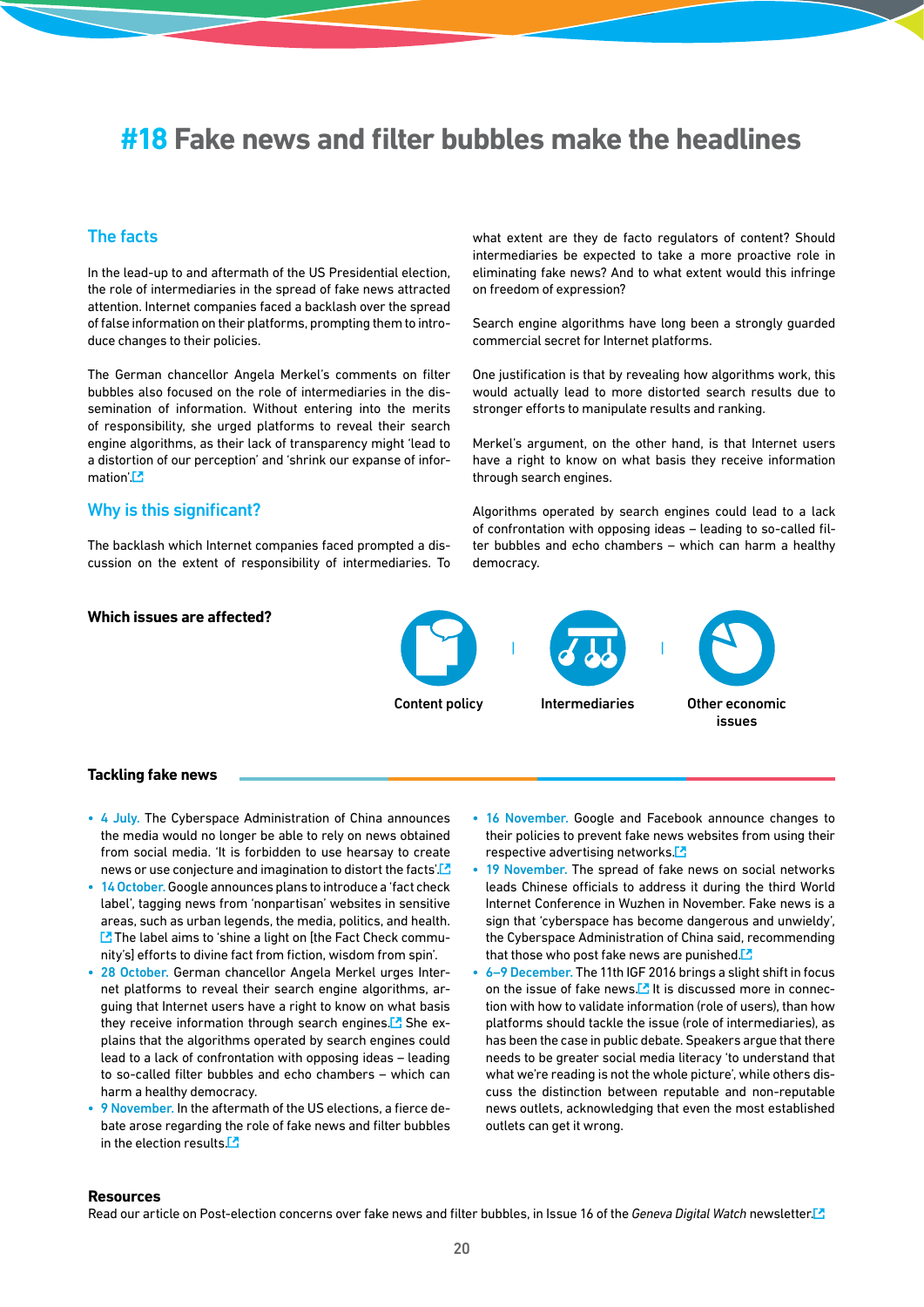### <span id="page-20-0"></span>**#19 Microsoft case delineates extent of jurisdiction**

### The facts

On 15 July, a US Appellate Court ruled that the USG could not use a search warrant to force Microsoft to turn over the e-mail communications of a criminal suspect in a drug case, as the communications were stored at Microsoft's data centre in Dublin, Ireland.<sup>7</sup> The ruling, which overturned a previous order granted in 2014, said that a search warrant granted under the Stored Communications Act cannot be applied internationally. On 21 October, the US DoJ petitioned the Court of Appeals for the case to be reheard[.](https://www.documentcloud.org/documents/3141942-Microsoft-Silk-Road-DOJ-United-States-Appellee.html)<sup>1</sup>

In 2016, other notable cases delineated the extent or limits of jurisdiction. These included court judgments involving Facebook's activities, and an ongoing battle between the French data protection regulator (Commission Nationale de l'Informatique et des Libertés, CNIL) and Google over the right to be forgotten, or more appropriately, the right to be delisted. In the latest development, CNIL requested Google to apply its delisting not only for non‑European sites accessed by European users, but across search results globally $\mathbb{Z}$  – a request which Google is objecting t[o.](https://blog.google/topics/google-europe/a-principle-that-should-not-be-forgotten/)

Other jurisdictions introduced – and in one case turned down – the right to be delisted.

### Why is this significant?

The Microsoft judgment was seen in particular by human rights advocates as a positive precedent that limits the USG's ability to demand access to data stored in data centres located outside US borders, even when the companies storing the data

have their headquarters in the USA. Although the case may be reheard, it has important ramifications for jurisdiction and the legal tools used for mutual assistance. This development also opened the door for enhancing data protection by opening data centres in different countrie[s.](https://news.microsoft.com/2016/10/03/microsoft-increases-european-cloud-investment-to-3-billion-unveils-cloud-policy-recommendations/#sm.00019rryg01begfkuv58yqgfwpltx)<sup>[2]</sup>

In judgments concerning Internet companies, the courts set aside the argument that jurisdiction is established in the country where the company is headquartered, even if this is also stated in the terms of service. The judgments therefore continued to expose Internet companies to other jurisdictions.

The right to be forgotten rulings also continued to delineate the extent of jurisdiction. CNIL's request, if upheld, could impose its interpretation of French law on searches conducted in other jurisdictions. Will this mean that countries could effectively request their laws to be applied globally? Google says this is not a far-fetched scenario: 'We have received demands from governments to remove content globally on various grounds – and we have resisted, even if that has sometimes led to the blocking of our services.'

A related consequence is the impact on freedom of expression. The CJEU's landmark case in 2014 $\Box$  divided public opinion: while some viewed the case as a positive development to users' right to privacy, others were concerned about the implications for freedom of expression. The developments in Google's case before the French court, and specifically CNIL's latest request – especially if it is upheld – represent an additional concern. The case could create another precedent due to the extent of its application, and could upset the delicate balance between both rights.

#### **Which issues are affected?**

Jurisdiction Intermediaries Content Privacy and Freedom of Consumer

Content policy Privacy and data protection

Freedom of expression protection

### **Other notable jurisdiction cases**

- 9 February. CNIL gives Facebook three months' notice to comply with a formal notice to stop tracking the browsing activity of Internet users who do not have a Facebook accoun[t.](https://www.cnil.fr/en/french-data-protection-authority-publicly-issues-formal-notice-facebook-comply-french-data)<sup>12</sup>
- 12 February. A Court of Appeals in Paris confirms that Facebook could be sued in France. The case involves a French teacher whose account was suspended after they shared a photo of a nude painting which hangs in the Musee d'Orsay in Pari[s.](http://www.cottineau.net/wp-content/uploads/2016/02/facebook-jugement-cour-appel-paris-12-fevrier-2016.pdf)<sup>12</sup>
- 2 May. South Korea's Communications Commission announces that users could request that their own postings be restricted from being publicly accessibl[e.](http://www.kcc.go.kr/user.do?boardId=1113&page=A05030000&dc=K00000001&boardSeq=42370&mode=view)<sup>1</sup>
- 4 May. A Beijing court in China rules that citizens do not have a right to be forgotten under Chinese la[w.](http://bjhdfy.chinacourt.org/public/detail.php?id=4095)<sup>12</sup>
- 19 May. Google appeals a decision by the French data protection authority $\mathcal{L}$  to appl[y](https://www.cnil.fr/sites/default/files/atoms/files/d2016-054_penalty_google.pdf) a search-results ruling to all its do-mains in requests under the right to be forgotten[.](https://blog.google/topics/google-europe/a-principle-that-should-not-be-forgotten/) $\square$
- 17 June. An Israeli court approves a \$400 million class action case against Facebook. Filed in the Central District Court, the case argues that Facebook violates users' privacy by using their private posts to determine which advertisements they should see, without obtaining their knowing consent to this polic[y.](http://www.haaretz.com/israel-news/business/1.725512)<sup>12</sup>
- 1 November. Indonesia enacts new legislation allowing individuals to seek a court order to clear their names following acquittal in a court case. Web administrators will be required to remove the content [2]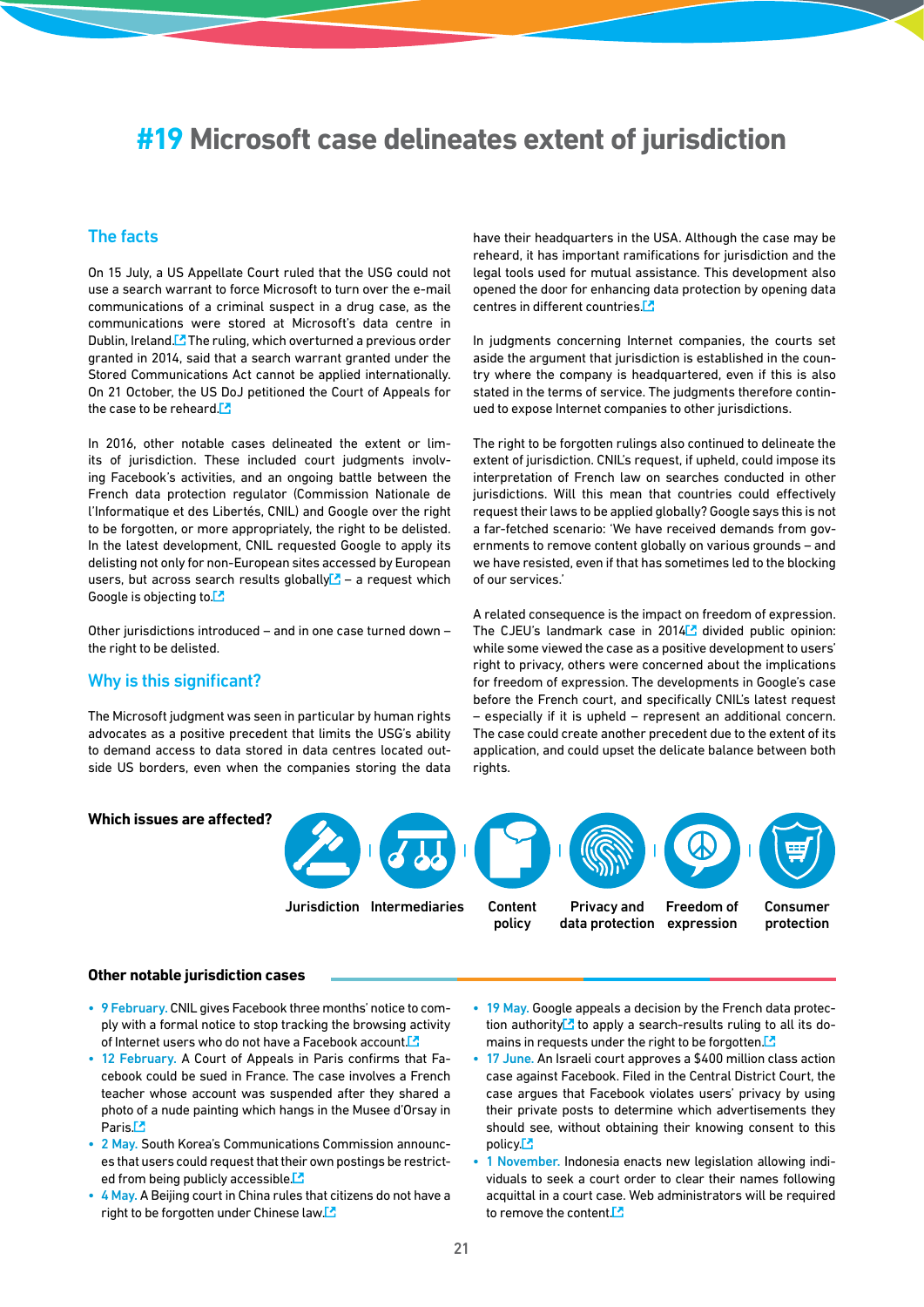## <span id="page-21-0"></span>**#20 IANA stewardship transition is completed; accountability reform continues**

### The facts

The IANA functions contract between ICANN and the USG expired on 1 October, bringing to an end a large part of the tran-sition process initiated in March 201[4.](http://digitalwatch.giplatform.org/processes/iana)

Despite last-minute developments that threatened to stall the process indefinitely, the stewardship of the IANA functions was successfully transitioned to the global Internet community. As the transition process triggered a review into ICANN's accountability, work on this stream continued throughout the year.

In practice, the work carried by the ICANN community in the framework of the IANA transition and ICANN accountability processes led to several changes within ICANN. A new legal entity – the Public Technical Identifiers (PTI) – was created as an affiliate of ICANN entrusted with the performance of the IANA functions (under the oversight of a multistakeholder Customer Standing Committee, which replaced the role of the USG).

To increase the accountability of ICANN, the organisation's bylaws were amended with provisions on an 'empowered community' (a non‑profit association consisting of most of ICANN's supporting organisations and advisory committees) which will be able to enforce a set of community powers such as rejecting ICANN budgets and operation plans, rejecting or approving changes to ICANN bylaws, and removing ICANN Board Directors.

### **Which issues are affected?**

### Why is this significant?

The transition process had been in the works since 2014, when the US Department of Commerce announced its intent to cede its oversight role of the IANA functions.<sup>7</sup> The transition marked the start of a new epoch for the IANA functions, and signalled a win for the multistakeholder model which was seen as central to the 2.5-year process. This has led to several debates, including at the 11th IGF $\Box$  on whether and how the multistakeholder work behind the IANA transition could be replicated in other Internet governance processes.

While the USG's role as steward of the IANA functions came to an end, ICANN became an entity solely accountable to the global multistakeholder community. The processes put in place for the community to be able to hold ICANN accountable for its work and decisions are rather sui generis in the Internet governance environment, and it remains to be seen if they will function as planned.

The community will continue to work on additional elements aimed at strengthening ICANN's overall accountability. The new area of work, called Work Stream 2, will focus, among others, on additional transparency considerations, diversity across ICANN, accountability of ICANN staff, accountability of supporting organisations and advisory committees, a Framework of Interpretation on respecting human rights within ICANN's mission and scope, and expanding the list of jurisdictions in ICANN's contracts.



### **Timeline of main developments**

- 10 March. ICANN's Board submits to the USG the plan to tran-sition the stewardship of key Internet functions[.](https://www.icann.org/news/announcement-2016-03-10-en)<sup>[3]</sup>
- 27 May. New ICANN bylaws are adopted. $\Box$  These reflect the changes necessary as a result of the recommendations contained in the transition and accountability proposals.
- 9 June. The USG gives the green light for the IANA steward-ship transition to move forward[.](https://www.ntia.doc.gov/press-release/2016/iana-stewardship-transition-proposal-meets-criteria-complete-privatization)<sup>[2</sup>
- 11 August. ICANN announces the creation of the Public Tech-nical Identifiers[.](https://www.icann.org/news/announcement-2-2016-08-11-en)<sup>[2]</sup>
- 16 August. The USG tells ICANN it intends to allow the IANA contract to expire as of 1 Octobe[r.](https://www.ntia.doc.gov/files/ntia/publications/20160816marby.pdf)<sup>1</sup>
- 14 September. A hearing is held in the US Congress, at the initiative of Sen. Ted Cruz, with the aim of investigating the possible dangers of the transitio[n.](http://www.judiciary.senate.gov/meetings/protecting-internet-freedom-implications-of-ending-us-oversight-of-the-internet)<sup>12</sup>
- 28 September. Attorneys general of four US states Arizona,

Oklahoma, Texas, and Nevada – file a lawsuit asking for a freeze on the IANA transition process. $\Box$  They argue the USG needs Congressional authorisation to 'abandon this government property right', and that the transition could lead to a violation of the First Amendment in the absence of a firm guarantee that ICANN will protect free speech.

- 1 October. The IANA functions contract between ICANN and the USG expires. This marks the successful transition of the IANA functions from the USG to the global Internet community.
- 17 October. The attorneys general lawsuit is droppe[d.](https://regmedia.co.uk/2016/10/17/iana-dimissal.pdf)<sup>[2]</sup>
- 2 November. The community working group on ICANN accountability (CCWG-Accountability) meets in the context of the ICANN57 meeting and continues discussions on Work Stream [2.](https://www.icann.org/news/blog/co-chairs-statement-from-ccwg-accountability-meeting-in-hyderabad)<sup>12</sup>

#### **Resources**

Read more about the IANA transition process and access additional resources from our dedicated page on the GIP Digital Watch observator[y.](http://digitalwatch.giplatform.org/processes/iana)<sup>13</sup>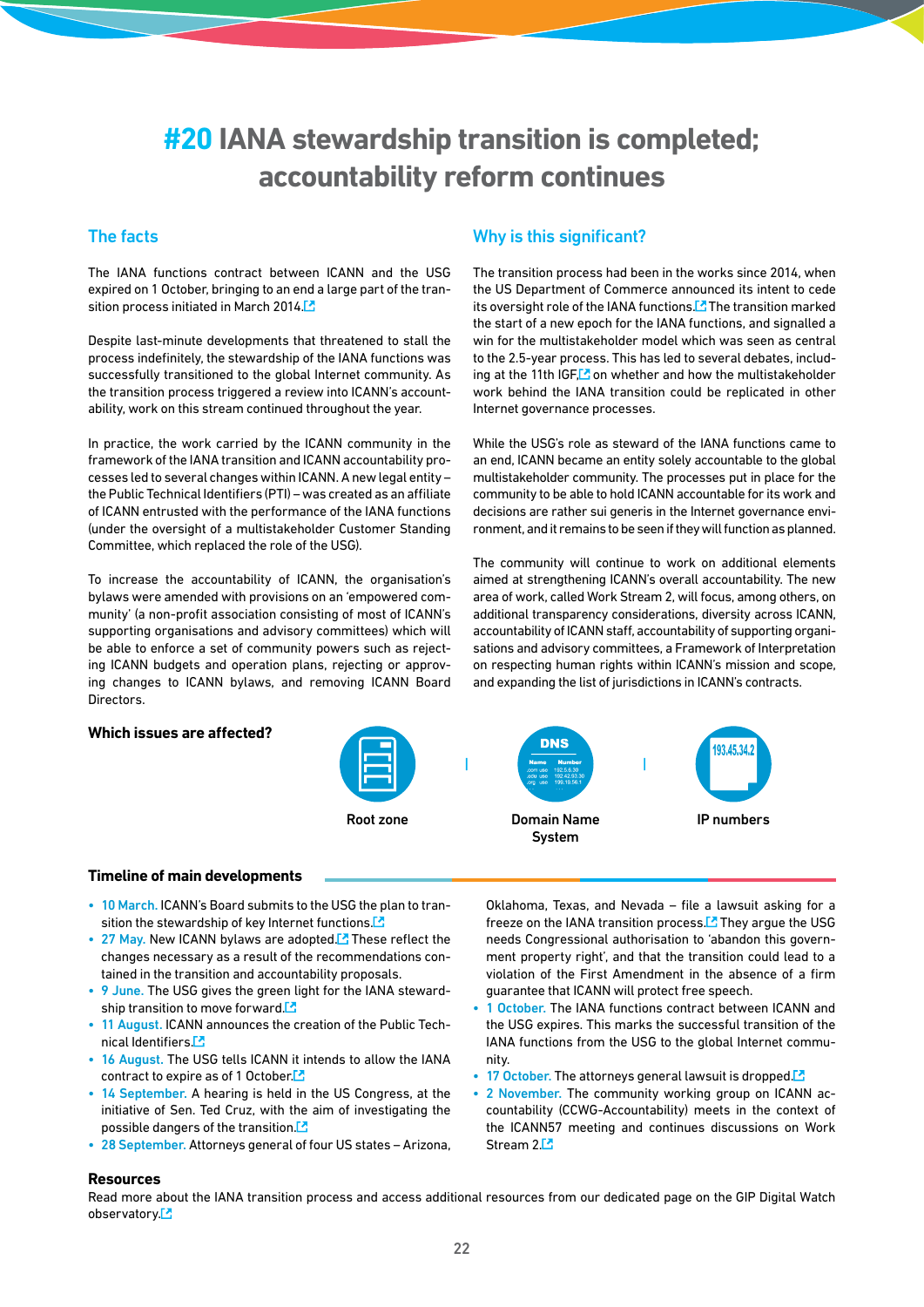### **The IG Barometer of Trends**

<span id="page-22-0"></span>The IG Barometer of Trends tracks specific Internet governance issues in the public policy debate and reveals focal trends by comparing the issues every month. The barometer determines the presence of specific Internet governance issues in comparison to the previous month.

In 2016, the barometer tracked the trends for the following issues: global IG architecture, sustainable development, security, privacy and human rights, infrastructure, net neutrality, e-commerce and the Internet economy, jurisdiction and legal issues, and the IANA transition. The following diagram illustrates the trends throughout the year.

| Month<br><b>Issue</b>                            | <b>JAN</b> | <b>FEB</b> |                                     |                   | MAR APR MAY JUN |       | JUL <b>I</b> | AUG   SEP         |                              | OCT NOV DEC                   |  |
|--------------------------------------------------|------------|------------|-------------------------------------|-------------------|-----------------|-------|--------------|-------------------|------------------------------|-------------------------------|--|
| <b>Global IG</b><br>architecture                 |            |            |                                     |                   |                 |       |              |                   |                              |                               |  |
| <b>Sustainable</b><br>development                |            |            |                                     |                   |                 |       | <b>HIPA</b>  |                   |                              |                               |  |
| <b>Security</b>                                  |            |            | <b>A</b>                            | <b>All Street</b> |                 | 2 2 2 |              | <b>STATE</b>      | $\qquad \qquad \blacksquare$ |                               |  |
| <b>Privacy and other</b><br>human rights         |            |            | $\mathbf{Z}[\mathbf{Z} \mathbf{Z}]$ |                   |                 |       |              | <u>거품 거거거품 거품</u> |                              |                               |  |
| Infrastructure                                   |            |            |                                     |                   |                 |       |              | 88 <i>11</i>      |                              | <b>The Contract of Street</b> |  |
| <b>Net neutrality</b>                            |            |            |                                     |                   |                 |       |              | $\blacksquare$    |                              |                               |  |
| <b>E-commerce and</b><br><b>Internet economy</b> |            |            |                                     |                   |                 |       |              | <b>ALABER</b>     |                              |                               |  |
| <b>Jurisdiction and</b><br>legal issues          |            |            |                                     |                   |                 |       |              |                   |                              |                               |  |
| <b>IANA transition</b>                           |            |            |                                     |                   |                 |       |              |                   |                              |                               |  |

The barometer is published at the end of each month and forms the basis of discussions during the monthly briefings on Internet governance.<sup>1</sup> Held on the last Tuesday of every month, the GIP briefings provide a zoomed-out update of the major global digital policies and Internet governance developments. Learn more

about the briefings, and join us online or from Geneva, or via one of the GIP hubs worldwide[.](http://digitalwatch.giplatform.org/briefings) $\Box$  We also invite you to read our monthly *Geneva Digital Watch* newsletters, usually published on the last day of each month, for discussions, analyses, updates, and other conten[t.](http://digitalwatch.giplatform.org/newsletter)<sup>[2]</sup>